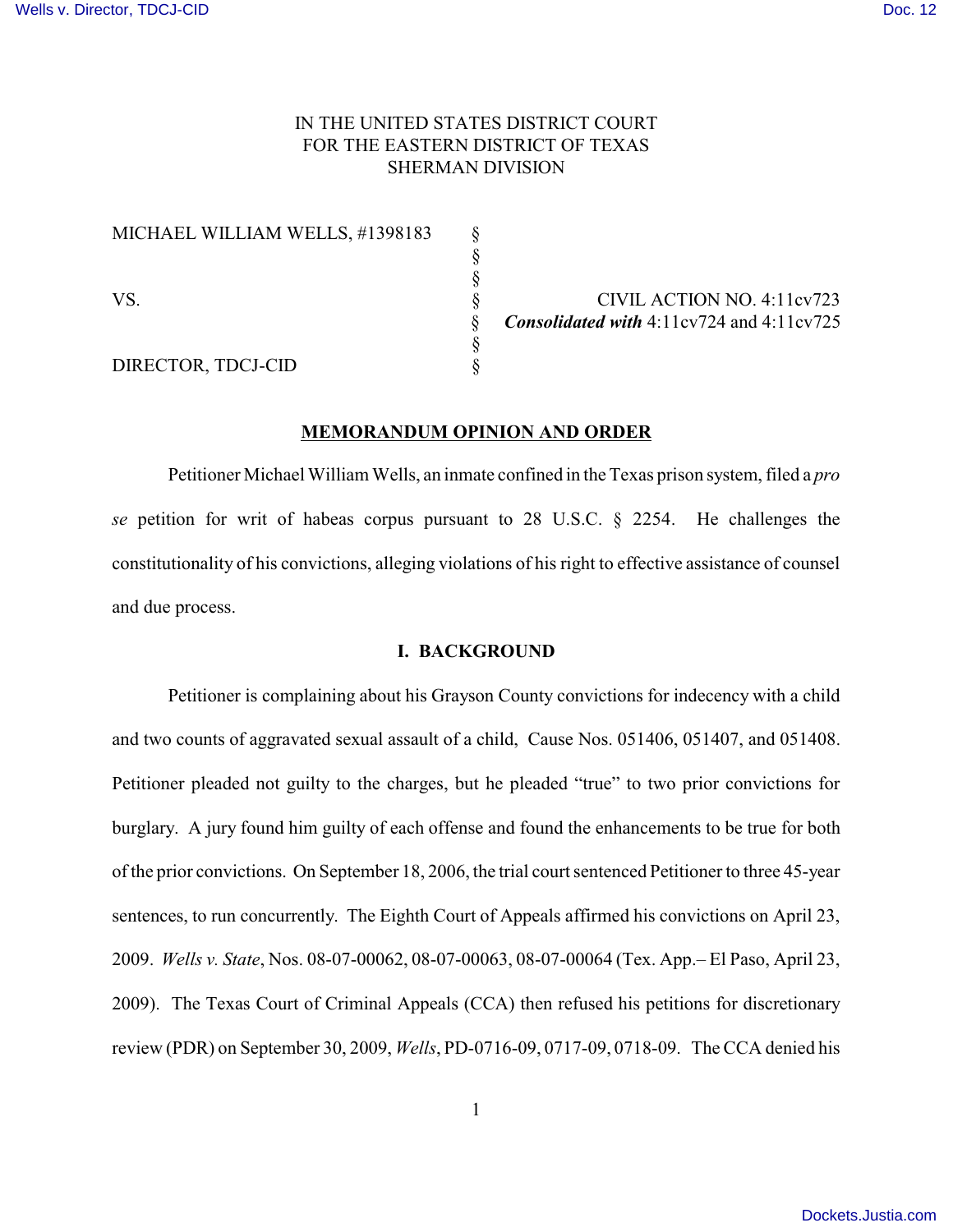applications for state writ of habeas corpus without written order based on the findings of the trial court on October 12, 2011. *Ex parte Wells,* Application Nos. 76,135-01, 76,135-02, 76,135-03.

Petitioner filed the present petition, alleging numerous grounds of relief based on ineffective assistance of counsel; specifically, he complains of trial counsel's failure to:

- 1. Investigate an extraneous offense and object to the inadequate notice provided by the State:
- 2. Move to quash the indictment because it was brought in bad faith, vindictively, and with ill will.
- 3. Investigate the prior convictions raised as enhancements by the State;
- 4. Sever cause number 51406 involving RC from cause numbers 51407 and 51408 involving CW;
- 5. Move for a curative instruction and mistrial when CW testified to extraneous offenses, in which Petitioner allegedly committed sexual assault on her;
- 6. Object to an additional extraneous offense involving CW;
- 7. Object to Officer Jack Melson's testimony on the grounds that he was not a qualified outcry witness;
- 8. Obtain and review any and all videotaped statements made by CW;
- 9. Object to the admission of an overly prejudicial photograph of CW;
- 10. Object to the prosecutor bolstering the credibility of the complainants during final argument;
- 11. Object to the information concerning unadjudicated offenses in the presentence report;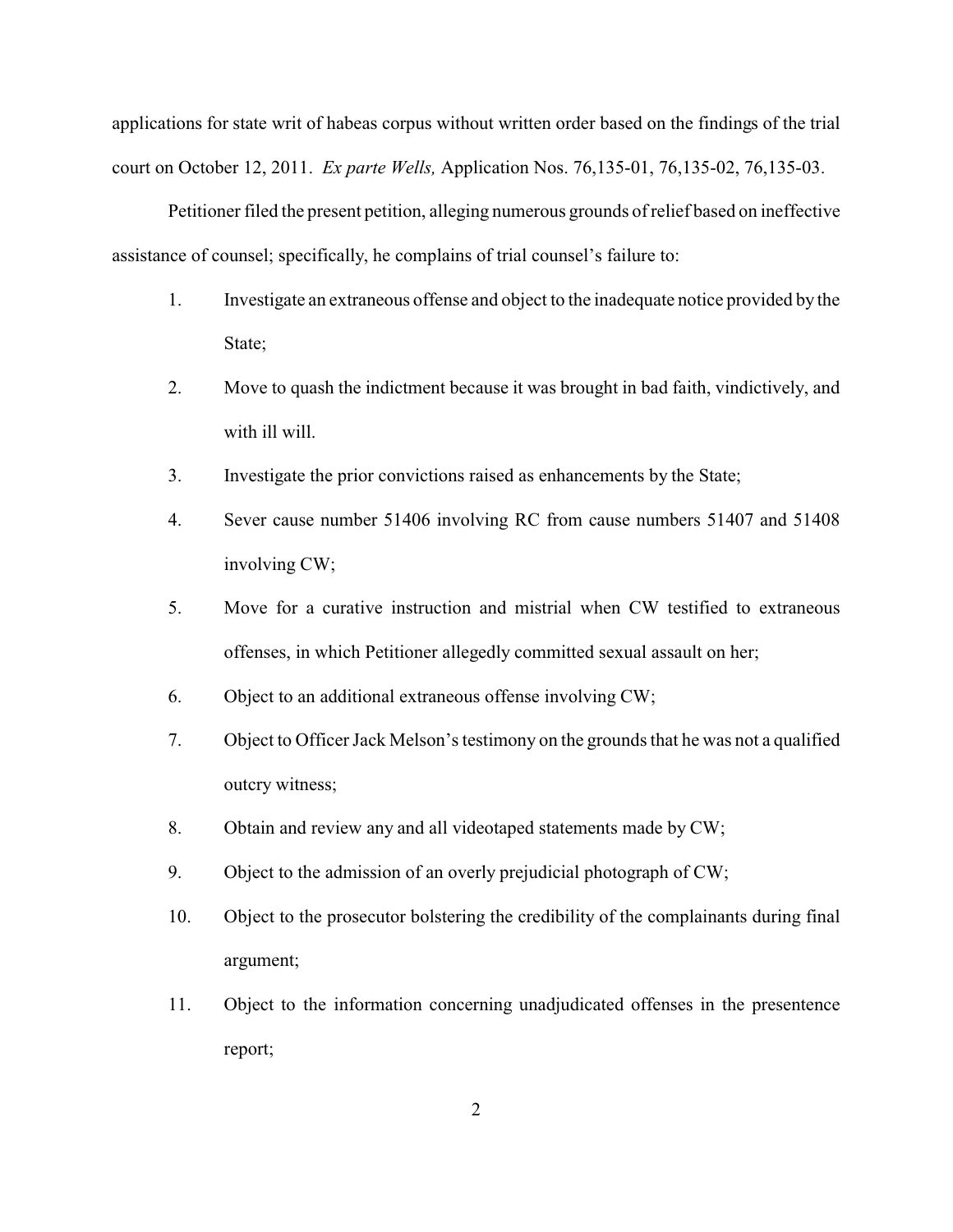- 12. Obtain copies of the police report, the SANE exam report and supplemental report performed on CW;
- 13. Call Laverne Archey to testify as a hostile witness for the defense in order to demonstrate her personal animosity toward Petitioner;
- 14. Seek funds to obtain a defense expert witness to testify on Petitioner's behalf;
- 15. Call Detective Sikes to testify;
- 16. Call CW's brothers to testify for the defense; and
- 17. Allow Petitioner to testifyon his own behalf during the guilt/innocence phase of trial.

Finally, Petitioner complains that:

18. His due process rights were violated based on new evidence that he produced, which

supports a claim of actual innocence.

Respondent provided a Response, asserting that Petitioner's claims are without merit to which

Petitioner filed a Reply.

## **II. STATEMENT OF FACTS**

The Eighth Court of Appeals summarized the evidence presented:

In Cause No. 51406, Appellant was charged with intentionally or knowingly causing the penetration of the female sexual organ of R.C., a child under the age of fourteen, with his finger. In Cause No. 51407, Appellant was charged with touching the genitals of C.W., a child under the age of 17, with the intent to sexually arouse and gratify himself. In Cause No. 51408, Appellant was charged with intentionally and knowingly penetrating the female sexual organ of C.W., a child under the age of fourteen with his finger.

Officer Jack Melson testified that R.C. was brought in by her grandmother with reported allegations of sexual abuse in August of 1997. R.C. told Officer Melson that her stepfather, Mr. Wells, had sexuallyassaulted her. After getting out of the bathtub, R.C. complained to her stepfather that it was hurting when she went to the restroom. He told her to go get on the bed and get on her hands and knees. He then put his finger in her. Officer Melson stated R.C. had told her of another incident after they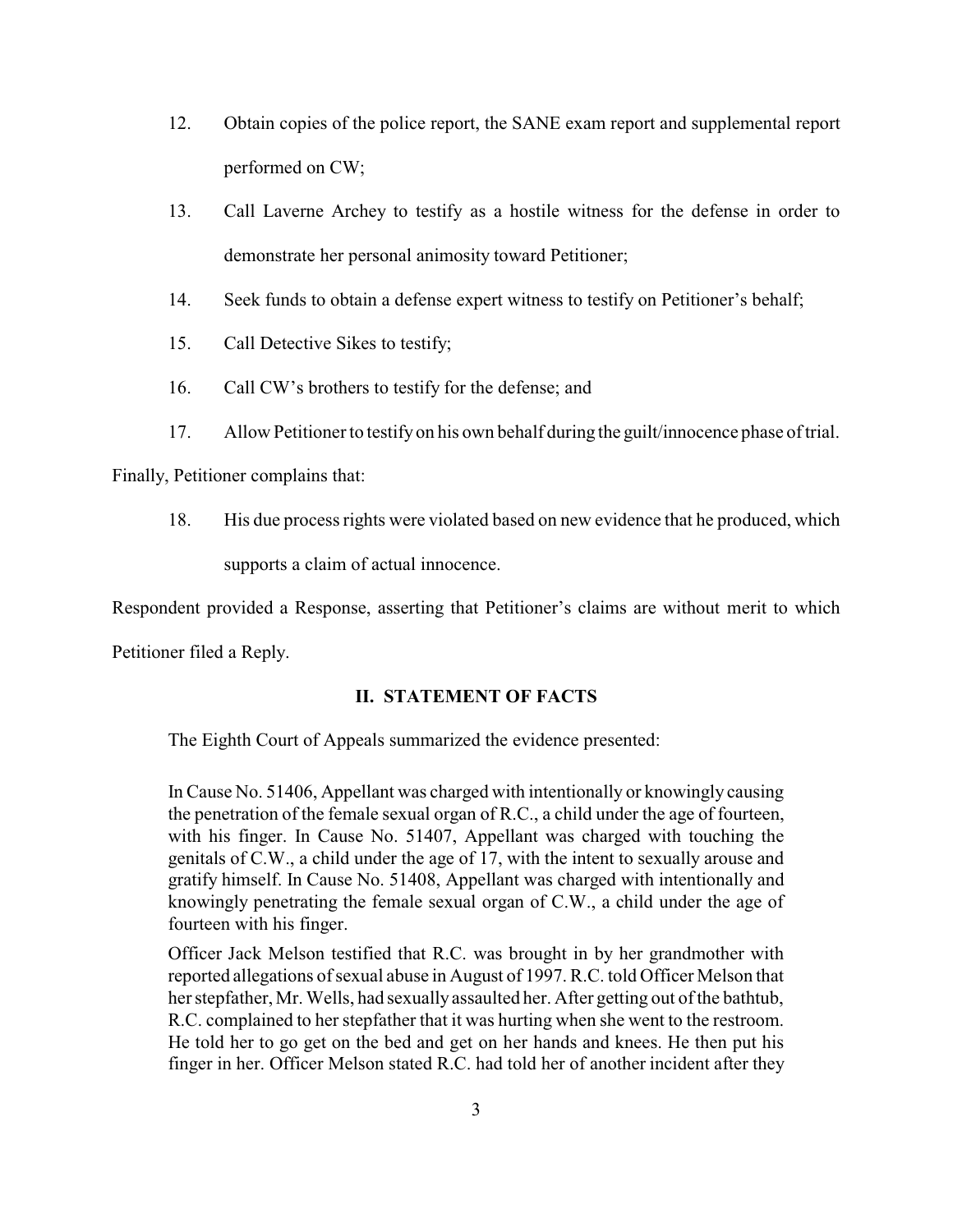had left Sherman, TX. Defense counsel objected on the basis of hearsay, but was overruled by the trial court. R.C. said that Mr. Wells told her he was going to take her to a cemetery and have sex with her. However, she started crying and told him to take her home, which he did. The county attorney did not pursue the case because the victim no longer wished to proceed.

R.C. testified at trial as well. R.C. testified to the same events as Officer Melson. She stated that she used to get urinary tract infections, and one night after she got out of the bathtub, she told her stepfather about it, and he had her get on her hands and knees on top of the bed. He put his finger inside of her, but she told him to stop. R.C. also testified that when she was fifteen he told her he was going to take her to the cemetery, turn her over the hood, and "pop her cherry."

R.C. also testified that her sister C.W. had come to staywith her at her home, and had told her some things that Appellant had done to her. C.W. had told her that he would make her watch adult videos, tried to penetrate her, and would "touch her down there." R.C. told her mother about it, who said she would handle it, but R.C. eventually called the district attorney and Sherman Police Department. On crossexamination, defense counsel solicited testimony that R.C. and her grandmother were upset with Mr. Wells, and made up the allegations of sexual assault.

C.W. testified that when she was eleven, she was watching television with Appellant when he put his hands on top of her "private area" and rubbed her. She testified to another incident where he pulled over while they were driving home, and walked out into the woods and had her perform oral sex on him. C.W. also testified that Appellant would have her watch dirty movies and masturbate him. C.W. stated that Appellant had tried to have sex with her, but she told him no and started to cry so he stopped. C.W. stated that on more than one occasion, Appellant put his finger inside of her. On cross-examination, defense counsel questioned her about being angrywith her mother and Appellant for lying to her about Appellant being her biological father.

L.S. testified that she knew Mr. Wells because he was married to her aunt. When she was fourteen or fifteen, she went into the bedroom and laid down beside him, and Mr. Wells attempted to put his hand down her pants. She pushed him off and told him no. On cross-examination, defense counsel questioned L.S. about meeting with her cousins, R.C. and C.W., before any police report was filed and discussing the incidents.

Defense counsel called one witness, Joanna Wells, mother of Appellant. Ms. Wells stated she had spoken with C.W. about the allegations she had made. She had asked C.W. why she had not told the truth, and C.W. responded if she had then they would know she had lied. Ms. Wells stated that C.W. has a problem telling the truth, and is a very good liar.

*Wells*, slip op. at 2-3.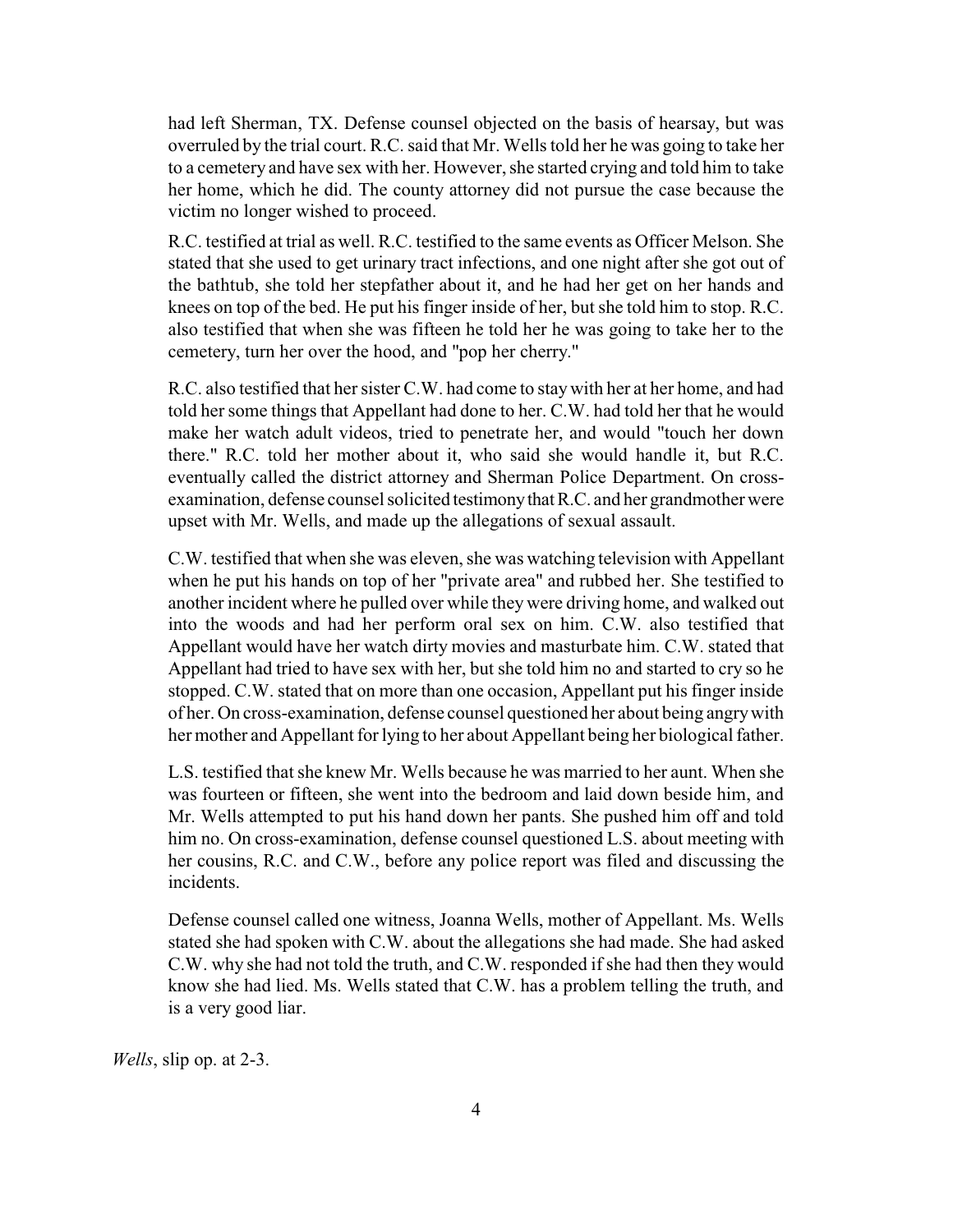## **III. FEDERAL HABEAS CORPUS RELIEF**

The role of federal courts in reviewing habeas corpus petitions by prisoners in state custody is exceedingly narrow. A person seeking federal habeas corpus review must assert a violation of a federal constitutional right. *Lowery v. Collins*, 988 F.2d 1354, 1367 (5th Cir. 1993). Federal habeas corpus relief will not issue to correct errors of state constitutional, statutory, or procedural law, unless a federal issue is also present. *Estelle v. McGuire*, 502 U.S. 62, 67-68, 112 S. Ct. 475, 479- 80, 116 L. Ed.2d 385 (1991); *West v. Johnson*, 92 F.3d 1385, 1404 (5th Cir. 1996). In the course of reviewing state proceedings, a federal court does not sit as a super state appellate court. *Dillard v. Blackburn*, 780 F.2d 509, 513 (5th Cir. 1986).

The prospect of federal courts granting habeas corpus relief to state prisoners has been further limited by the Antiterrorism and Effective Death Penalty Act of 1996 (AEDPA). The provisions of Section 2254(d) provide that an application for a writ of habeas corpus "shall not be granted with respect to any claim that was adjudicated on the merits in state court proceedings unless the adjudication of the claim: (1) resulted in a decision that was contraryto, or involved an unreasonable application of, clearly established federal law, as determined by the Supreme Court of the United States; or (2) resulted in a decision that was based on an unreasonable determination of the facts in light of the evidence presented in the State court proceeding." *See Williams v. Taylor*, 529 U.S. 362, 402-03, 120 S. Ct. 1495, 1517-18, 146 L. Ed.2d 389 (2000); *Childress v. Johnson*, 103 F.3d 1221, 1224-25 (5th Cir. 1997). The statutory provision requires federal courts to be deferential to habeas corpus decisions on the merits by state courts. *Moore v. Cockrell*, 313 F.3d 880, 881 (5th Cir. 2002).

A decision by a state court is "contrary to" the Supreme Court's clearly established law if it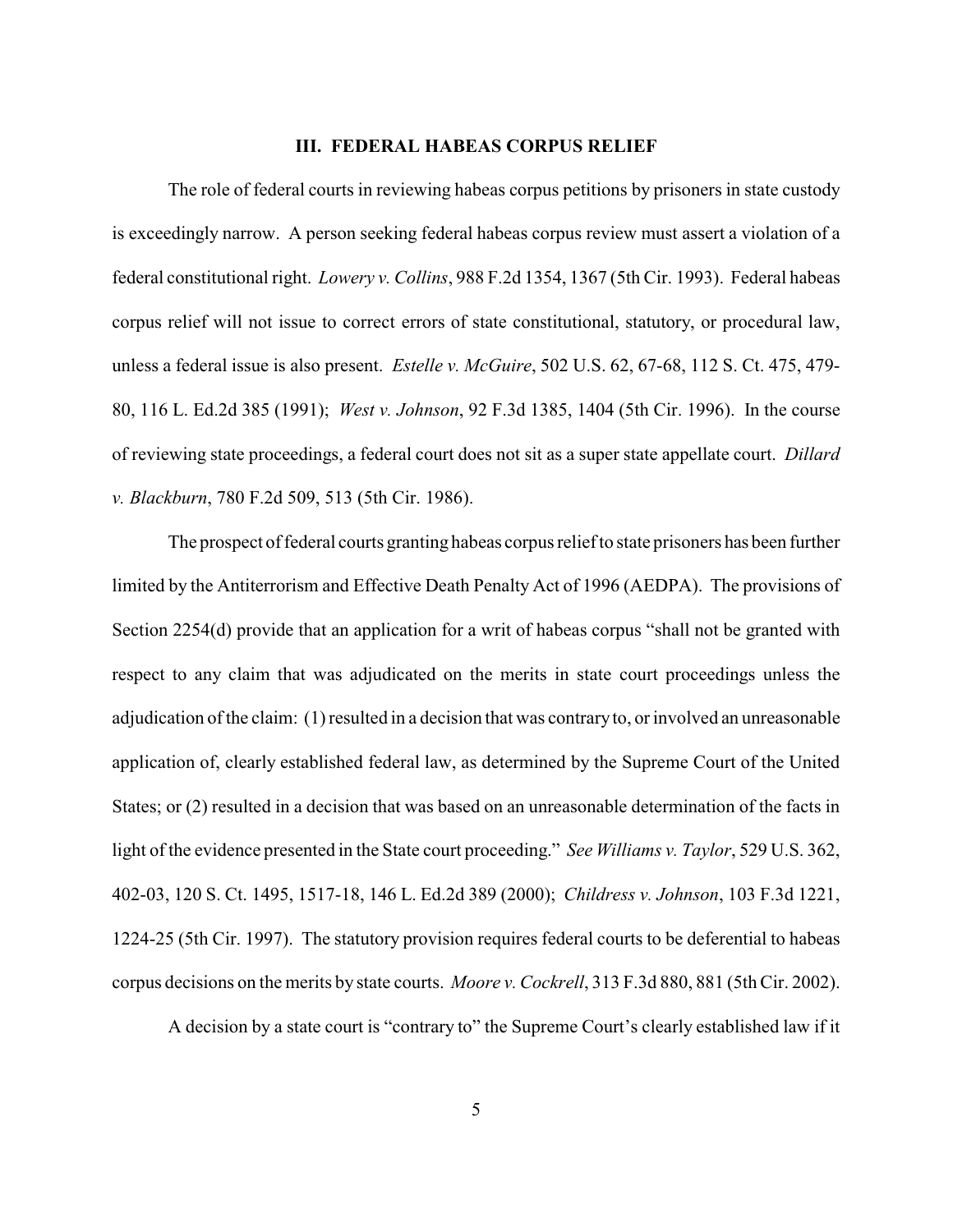"applies a rule that contradicts the law set forth in" the Supreme Court's cases. *Williams*, 529 U.S. at 405-06, 120 S. Ct. at 1519-20. A federal court's review of a decision based on the "unreasonable application" test should only review the "state court's 'decision' and not the written opinion explaining that decision." *Neal v. Puckett*, 286 F.3d 230, 246 (5th Cir. 2002) (*en banc*). "Under § 2254(d)(1)'s 'unreasonable application' clause, then, a federal habeas corpus court may not issue the writ simply because that court concludes in its independent judgment that the relevant state-court decision applied clearly established federal law erroneously or incorrectly." *Williams*, 529 U.S. at 411, 120 S. Ct. 1522-23. Rather, that application must be objectively unreasonable. *Id.* 529 U.S. at 409, 120 S. Ct. at 1521. The standard is satisfied only if "reasonable jurists considering the question would be of one view that the state court ruling was incorrect." *Davis v. Johnson*, 158 F.3d 806, 812 (5th Cir 1998) (internal quotation marks and citations omitted).

The trial court's factual findings are entitled to a presumption of correctness unless the petitioner can rebut the presumption with clear and convincing evidence to the contrary. *Valdez v. Cockrell*, 274 F.3d 941, 947 (5th Cir. 2001). A federal district court must be deferential to state court findings supported by the record. *See Pondexter v. Dretke*, 346 F.3d 142, 149-152 (5th Cir. 2003). The AEDPA has modified a federal habeas court's role in reviewing state prisoner applications in order to prevent federal habeas "retrials" and to ensure that state court convictions are given effect to the extent possible under law. *Beel v. Cone*, 535 U.S. 685, 693, 122 S. Ct. 1843, 1849, 152 L. Ed.2d 914 (2002); *see Williams*, 529 U.S. at 404, 120 S. Ct. at 1519.

A state application that is denied without written order by the Texas Court of Criminal Appeals, as in the present case, is an adjudication on the merits. *Singleton v. Johnson*, 178 F.3d 381, 384 (5th Cir. 1999); *Ex parte Torres*, 943 S.W.2d 469, 472 (Tex. Crim. App. 1997) (holding a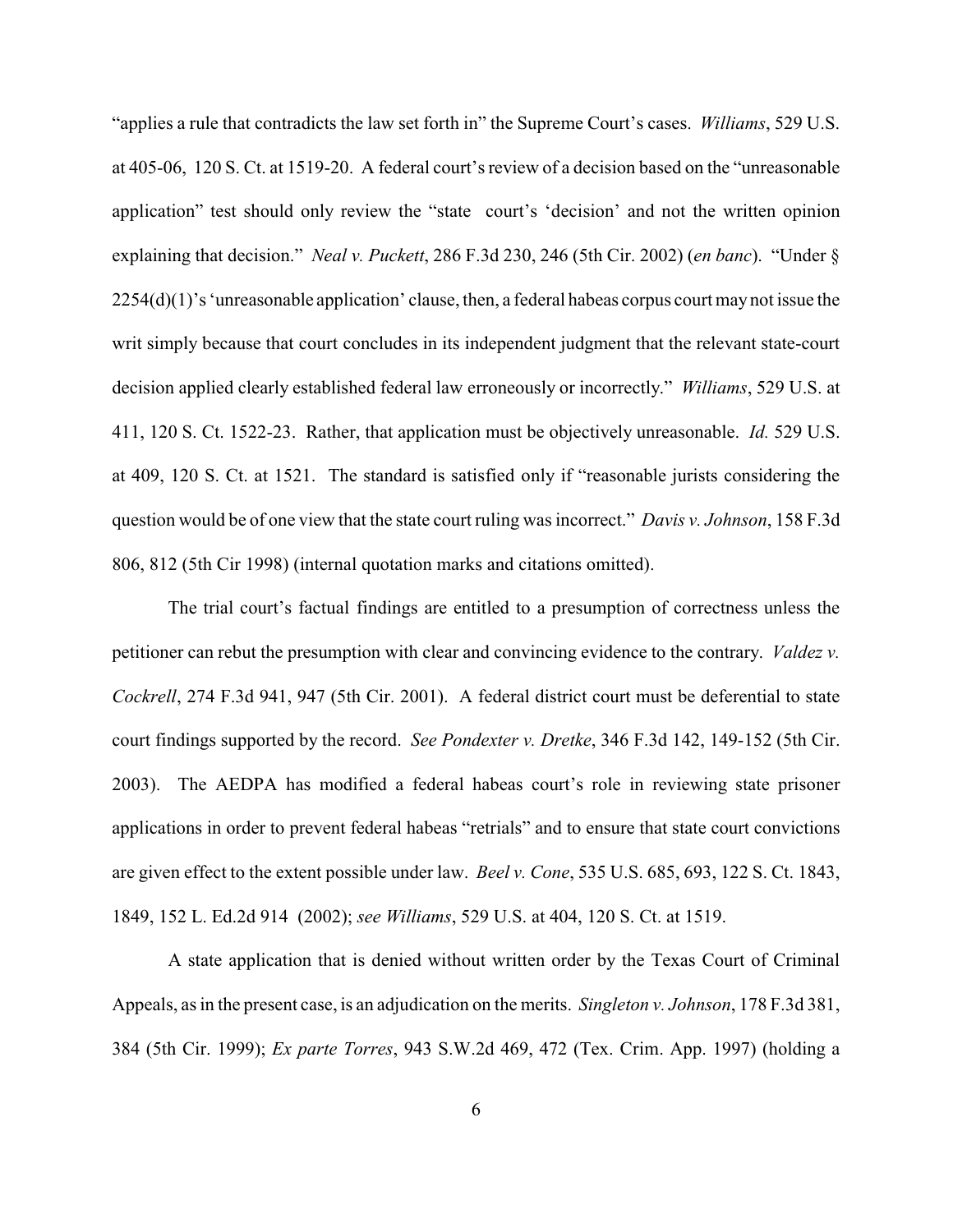"denial" signifies an adjudication on the merits while a "dismissal" means the claim was declined on grounds other than the merits). Additionally, federal habeas relief is foreclosed if a claim (1) is procedurally barred as a consequence of a failure to comply with state procedural rules, *Coleman v. Thompson*, 501 U.S. 722, 111 S. Ct. 2546, 115 L. Ed.2d 640 (1991); (2) seeks retroactive application of a new rule of law to a conviction that was final before the rule was announced, *Teague v. Lane*, 489 U.S. 288, 109 S. Ct. 1060, 103 L. Ed.2d 334 (1989); or (3) asserts trial error that, although of constitutional magnitude, did not have a "substantial and injurious effect or influence in determining the jury's verdict." *Brecht v. Abrahamson*, 507 U.S. 619, 637, 113 S. Ct. 1710, 1722, 123 L. Ed.2d 353 (1993).

In the context of  $\S$  2254(d), the deferential standard that must be accorded to counsel's representation must also be considered in tandem with the deference that must be accorded state court decisions, which has been referred to as "doubly" deferential. *Harrington v. Richter,* 562 U.S. 86, 105, 131 S. Ct. 770, 788, 178 L. Ed.2d 624 (2011). "When § 2254(d) applies, the question is not whether counsel's actions were reasonable. The question is whether there is any reasonable argument that counsel satisfied *Strickland's* deferential standard." *Id*. "If the standard is difficult to meet, that is because it was meant to be." *Id*. at 786. Section 2254(d), as amended by AEDPA, "stops short of imposing a complete bar on federal court relitigation of claims already rejected in state proceedings. It preserves authority to issue the writ in cases where there is no possibility fairminded jurists could disagree that the state court's decision conflicts with this court's precedents. It goes no farther." *Id*. "Section 2254(d) reflects the view that habeas corpus is a 'guard against extreme malfunctions in the state criminal justice systems,' not a substitute for ordinary error correction through appeal." *Id*.; *see also Morales v. Thaler*, 714 F.3d 295, 302 (5th Cir. 2013). "As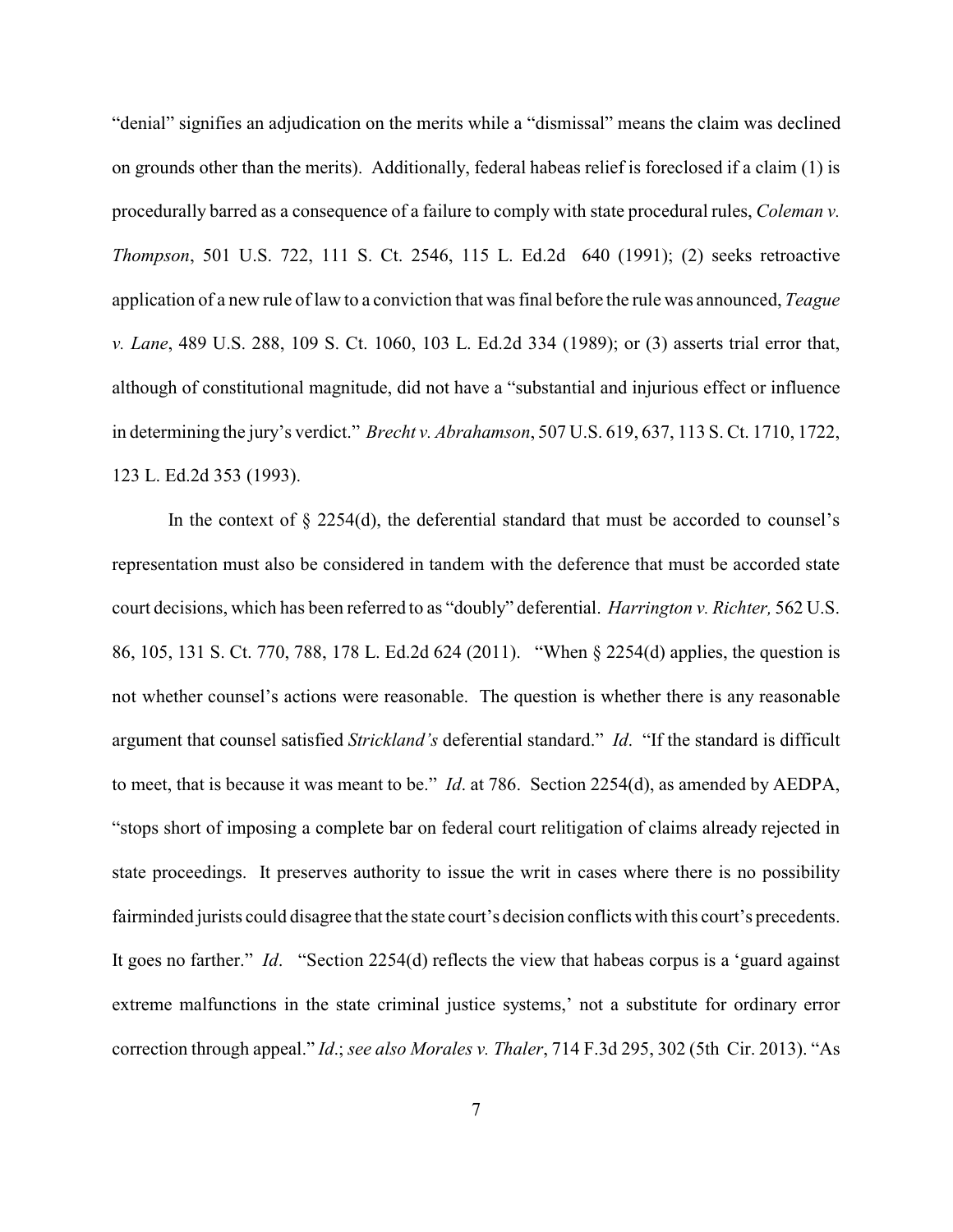a condition for obtaining habeas corpus from a federal court, a state prisoner must show that the state court's ruling on the claim being presented in federal court was so lacking in justification that there was an error well understood and comprehended in existing law beyond any possibility for fairminded disagreement." *Richter*, 562 U.S. 98, 131 S. Ct. at 784.

AEDPA also states that the state court's factual findings "shall be presumed to be correct" unless the petitioner carries "the burden of rebutting the presumption of correctness by clear and convincing evidence." 28 U.S.C. § 2254( e)(1). This presumption of correctness also applies to unarticulated findings that are necessary to the state court's conclusions of mixed law and fact. *Valdez*, 274 F.3d at 948 n. 11. This presumption is especially strong where, as in this case, the trial judge and the state habeas judge are the same. *Miller-El v. Johnson*, 261 F.3d 445, 449 (5th Cir. 2001) (citing *Clark v. Johnson*, 202 F.3d 760, 764, 766 (5th Cir. 2000), *cert. denied*, 531 U.S. 831, 121 S. Ct. 84, 148 L. Ed.2d 46 (2000)).

Further, the evidence upon which a petitioner would challenge a state court fact finding must have been presented to the state court, except for the narrow exceptions contained in  $\S 2254(e)(2)$ . Because a federal habeas court is prohibited from granting relief unless a decision was based on "an unreasonable determination of the facts in light of the evidence presented in the state court proceeding, " it follows that demonstrating the incorrectness of a state court fact finding based upon evidence not presented to the state court would not be helpful to a federal habeas petitioner. 28 U.S.C. § 2254(d); *Cullen v. Pinholster*, 131 S. Ct. 1388, 1398 (2011). If a habeas petitioner failed to fully develop the factual bases of his claims in state court, he is precluded from further factual development in federal court unless (1) his claims rely on a new rule of constitutional law or a factual predicate previously undiscoverable through the exercise of due diligence; and (2) he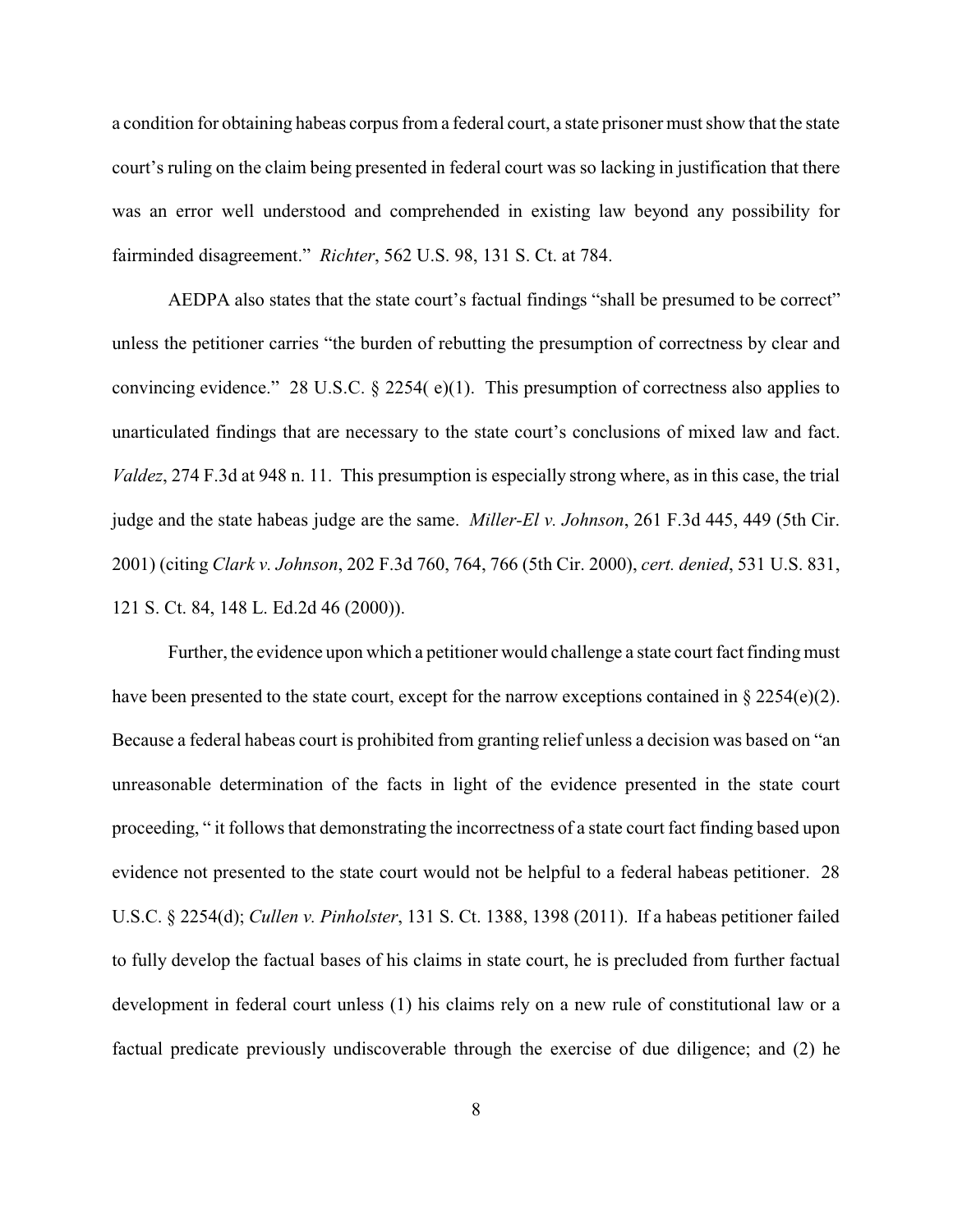establishes by clear and convincing evidence that, but for constitutional error, no reasonable factfinder would have found him guilty. 28 U.S.C. § 2254(e)(2). Failing to meet this standard of diligence will bar a federal evidentiary hearing in the absence of a convincing claim of actual innocence that can only be established by newly discovered evidence. *Williams*, 529 U.S. at 436, 120 S. Ct. at 1490. Even if a petitioner can meet the foregoing standard, it is within this court's discretion to deny a hearing if sufficient facts exist to make an informed decision on the merits. *Clark v. Johnson*, 227 F.3d 273, 284-85 (5th Cir. 2000).

### **IV. INEFFECTIVE ASSISTANCE OF COUNSEL**

Petitioner claims, in numerous grounds for relief, that his trial counsel was ineffective.

#### **Legal Standard**

A petitioner who seeks to overturn his conviction on the grounds of ineffective assistance of counsel must prove his entitlement to relief by a preponderance of the evidence. *James v. Cain*, 56 F.3d 662, 667 (5th Cir. 1995). In order to succeed on a claim of ineffective assistance of counsel, a petitioner must show that "counsel's representation fell below an objective standard of reasonableness," with reasonableness judged under professional norms prevailing at the time counsel rendered assistance. *Strickland v. Washington*, 466 U.S. 668, 688, 104 S. Ct. 2052, 2065, 80 L. Ed.2d 864 (1984). The standard requires the reviewing court to give great deference to counsel's performance, strongly presuming counsel exercised reasonable professional judgment. *Id*., 466 U.S. at 690, 104 S. Ct. at 2066. The right to counsel does not require errorless counsel; instead, a criminal defendant is entitled to reasonably effective assistance. *Boyd v. Estelle*, 661 F.2d 388, 389 (5th Cir. 1981). *See also Rubio v. Estelle*, 689 F.2d 533, 535 (5th Cir. 1982); *Murray v. Maggio*, 736 F.2d 279 (5th Cir. 1984). Secondly, the petitioner "must show that there is a reasonable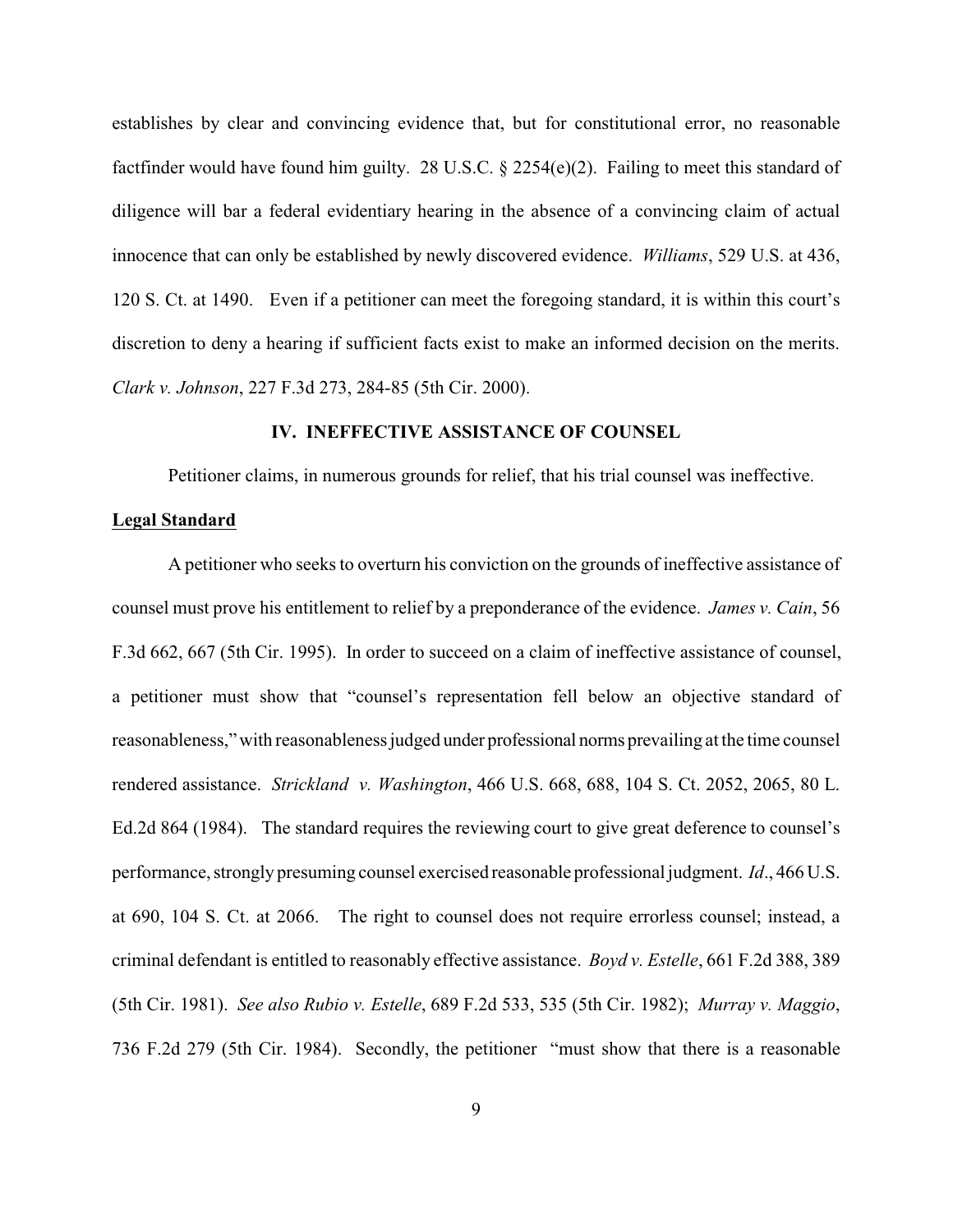probabilitythat, but for counsel's unprofessional errors, the result of the proceedingwould have been different. A reasonable probability is a probability sufficient to undermine confidence in the outcome." *Strickland*, 466 U.S. at 694, 104 S. Ct. at 2068. Petitioner must "affirmatively prove," not just allege, prejudice. *Id*., 466 U.S. at 693, 104 S. Ct. at 2067. If he fails to prove the prejudice component, the court need not address the question of counsel's performance. *Id*., 466 U.S. at 697, 104 S. Ct. 2052.

### **Failure to Investigate, Object and File Motions**

Trial counsel must engage in a reasonable amount of pretrial investigation, and "at a minimum, . . . interview potential witnesses and . . . make an independent investigation of the facts and circumstances of the case." *Nealy v. Cabana*, 764 F.2d 1173, 1177 (5th Cir. 1985). A defendant who alleges a failure to investigate must allege with specificity what the investigation would have revealed and how it would have altered the outcome of the trial. *Gray v. Lucas*, 677 F.2d 1086, 1093 (5th Cir. 1982).

Trial counsel's failure to object does not constitute deficient representation unless a sound basis exists for objection. *See Emery v. Johnson*, 139 F.3d 191, 198 (5th Cir. 1997) (a futile or meritless objection cannot be grounds for a finding of deficient performance). Even with such a basis, however, an attorney may render effective assistance despite a failure to object when the failure is a matter of trial strategy. *See Burnett v. Collins*, 982 F.2d 922, 930 (5th Cir. 1993) (noting that a failure to object may be a matter of trial strategy as to which courts will not second guess counsel). To succeed on such a claim, a petitioner must show that the trial court would have sustained the objection and that it would have actually changed the result of his trial. *Strickland*, 466 U.S. at 694, 104 S. Ct. at 2068. Failure to make frivolous objections does not cause counsel's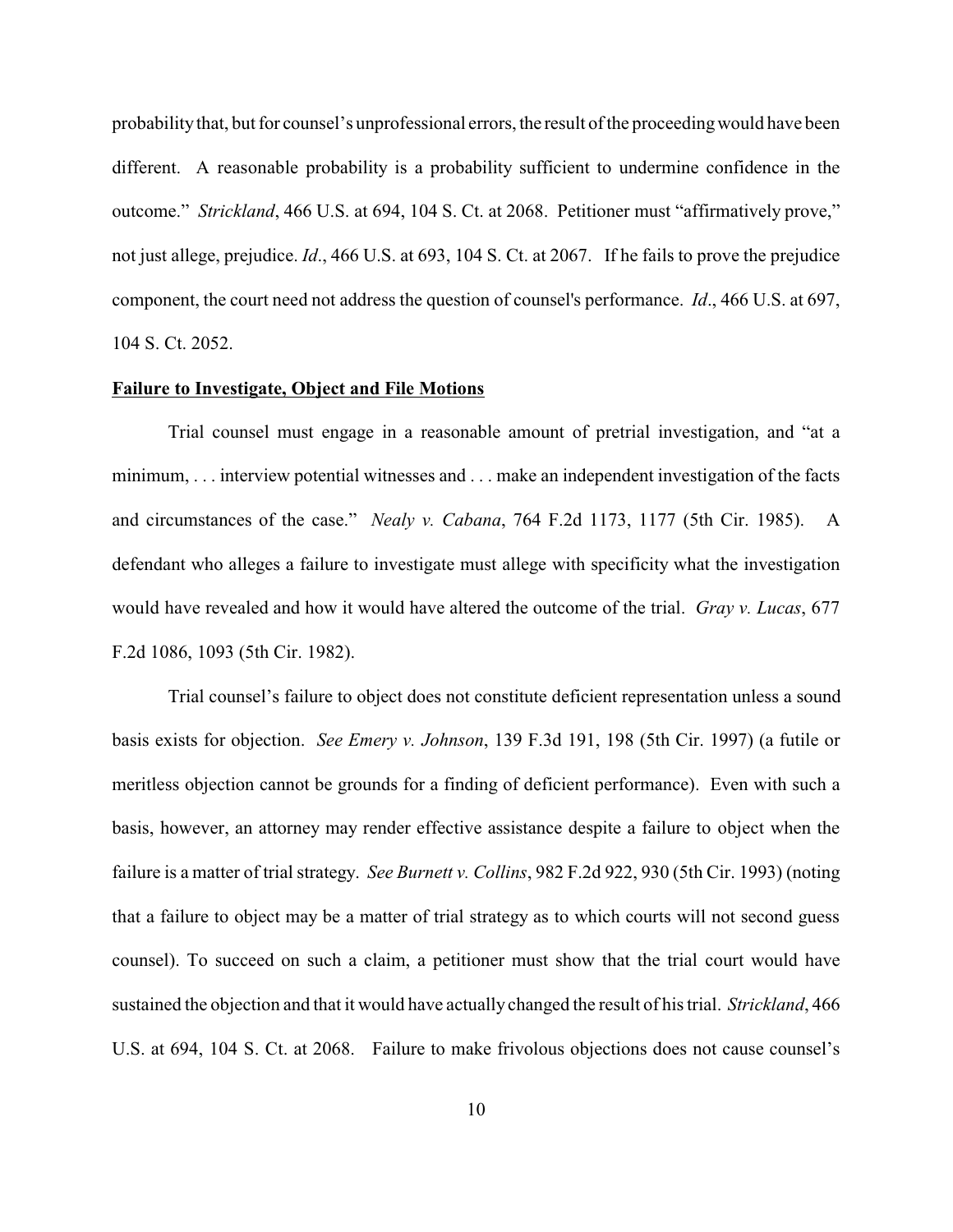performance to fall below an objective level of reasonableness. *See Green v. Johnson*, 160 F.3d 1029, 1037 (5th Cir. 1998). On habeas review, federal courts do not second-guess an attorney's decision through the distorting lens of hindsight, but rather, the courts presume that counsel's conduct falls within the wide range of reasonable professional assistance and, under the circumstances, that the challenged action might be considered sound trial strategy. *Strickland*, 466 U.S. at 689, 104 S. Ct. at 2065.

Finally, when analyzing whether trial counsel is ineffective for failing to file motions, a determination of ineffectiveness "depends on whether a motion or an objection would have been granted or sustained had it been made." *United States v. Oakley*, 827 F.2d 1023, 1025 (5th Cir. 1987). It is well-settled that counsel is not required to file meritless motions. *United States v. Gibson*, 55 F.3d 173, 179 (5th Cir. 1995). A court will grant federal habeas corpus relief only when the error is so extreme that it constitutes a denial of fundamental fairness under the Due Process Clause. *Skillern v. Estelle,* 720 F.2d 839, 852 (5th Cir. 1983).

## *Failure to Investigate and Object to Extraneous Offense Testimony*

Petitioner alleges that his trial counsel was ineffective for failing to investigate and object to extraneous offense testimony. He asserts that, had his counsel investigated, hewould have learned that the offense did not occur in Grayson County. He complains that his attorney failed to object to the inadequacy of the notice provided by the State. Petitioner also complains that counsel should have objected to testimony from Laverne Secrest, who stated that Petitioner attempted to put his hand down her pants when she was fourteen or fifteen.

The Texas Code of Criminal Procedure provides that evidence may be offered by the State as to any matter the court deems relevant to sentencing, including, but not limited to, prior criminal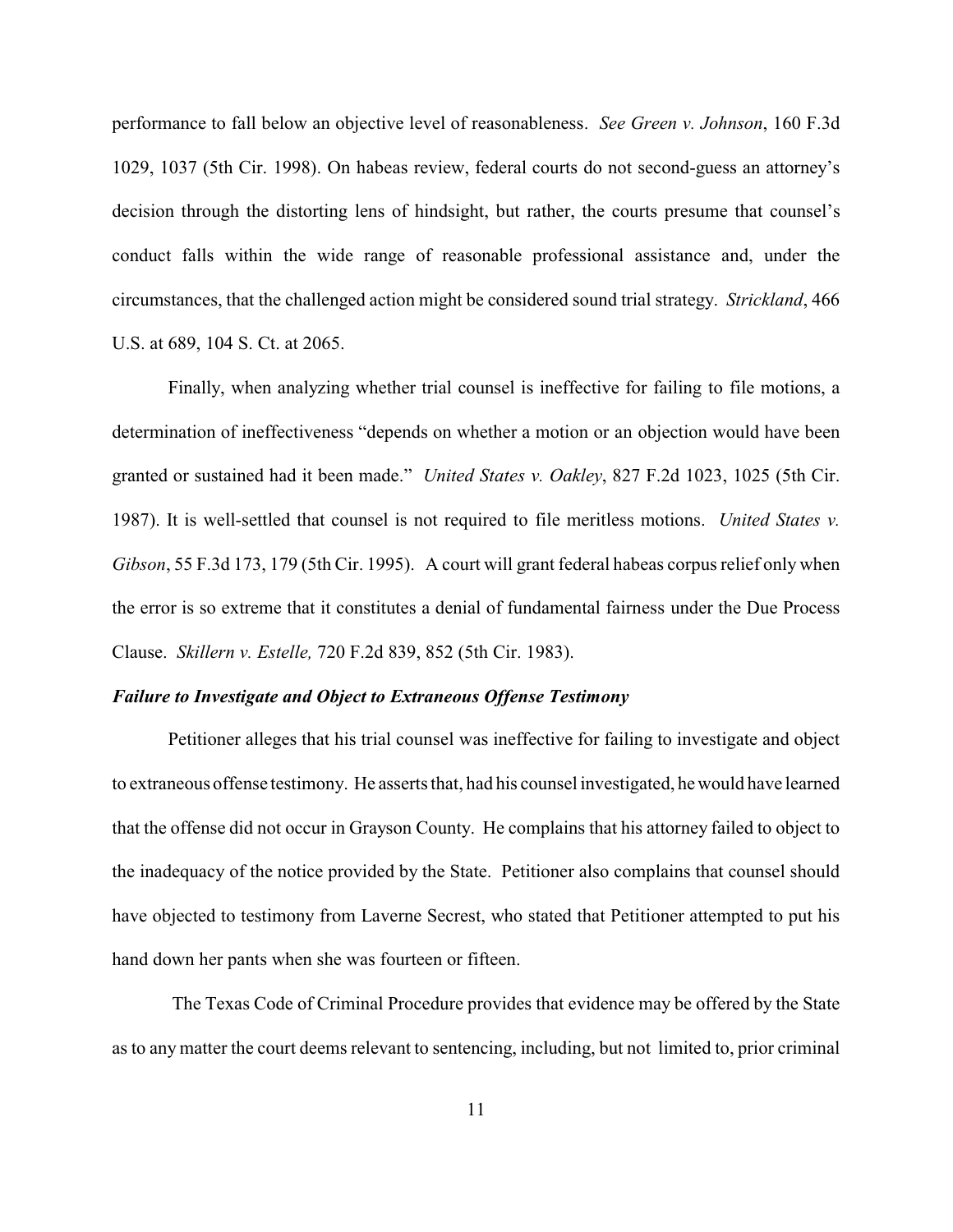record, general reputation, character, and any other evidence of extraneous crimes or bad acts that is shown beyond a reasonable doubt to have been committed by the defendant, regardless of whether he has previously been charged with or finally convicted of the crime or act. Tex. Crim. Proc. Code Ann. art. 37.07 § 3(a).

The state habeas court considered the issue and made the following findings:

- 15. Trial counsel, G. Talmadge Nix IIIinvestigated the prior extraneous offenses in this case.
- 16. Trial counsel did not object to the adequacy of the notice regarding that extraneous offenses based on "surprise" because trial counsel was not surprised.
- 17. The state provided two notices of extraneous offenses as well as complete discovery in this case [that] adequately apprised trial counsel of the subject matter and details of the extraneous offenses.

*Ex parte Wells*, Application No. 76,135-01, at 71. The record shows that, after filing a request for notice of the State's intention to use extraneous offenses at trial, the State filed two notices of intent as well as an amended notice. In its amended notice, the State apprised Petitioner of its intent to use the following extraneous offense:

That on or about January 1, 1994, in Grayson County, Texas, the Defendant did then and there sexually assault Laverne Secrest, a child under the age of 17 and not the spouse of the Defendant.

*State's Clerk's Record*, at 25. At the guilt/innocence phase of trial, the court held a hearing outside of the presence of the jury to decide if Laverne Secrest should be allowed to testify to the incident that occurred between her and Petitioner. The State argued that Secrest should be allowed to testify to rebut the defense's theory of the offense. During the hearing, the State pointed out that notice was provided by an offense report and discovery.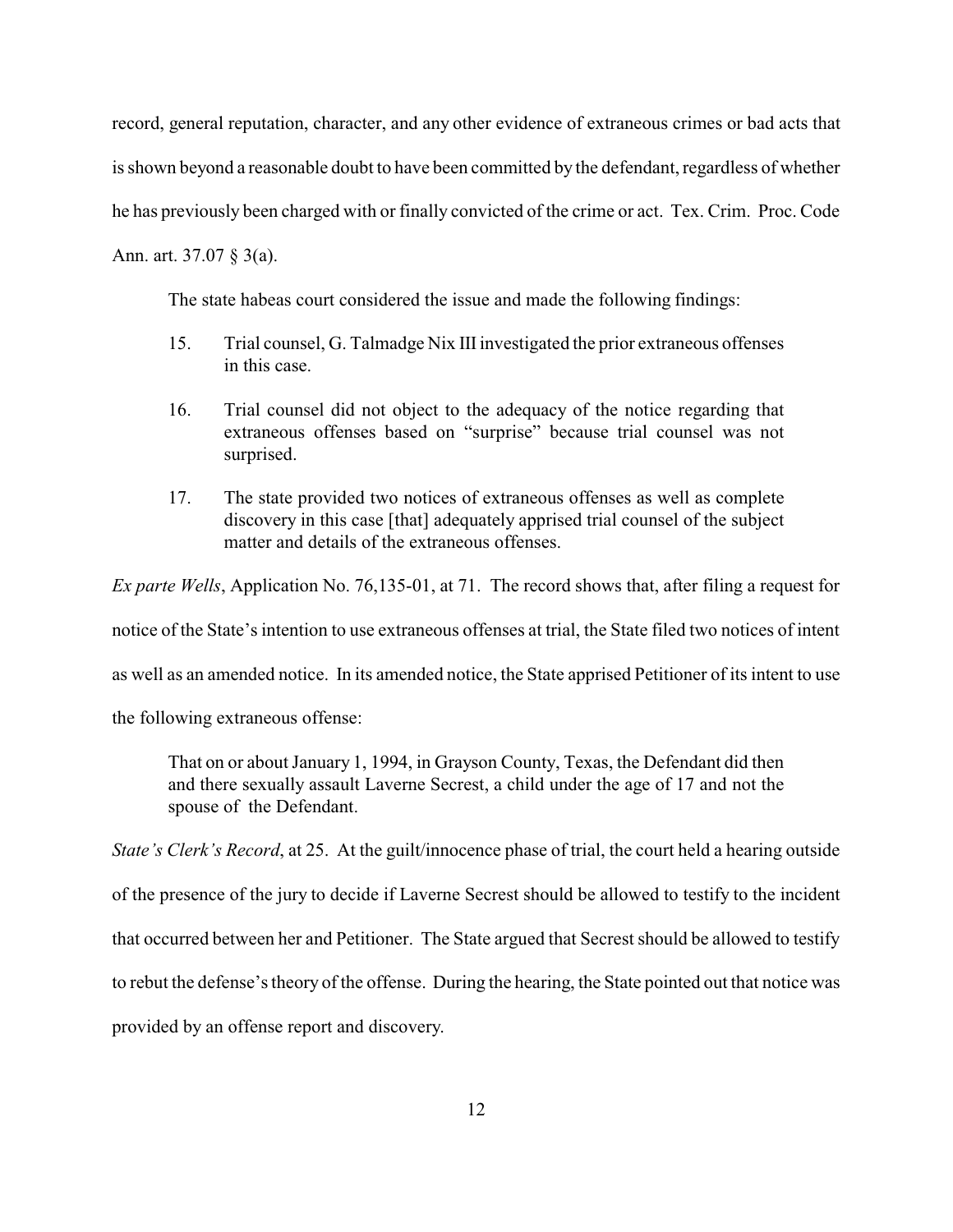Trial counsel cross-examined Secrest thoroughly on relevant issues during the hearing and then, again, when she testified before the jury. Trial counsel was able to get Secrest to admit that the date was "off." He also elicited testimony from Secrest that she did not file a police report or file charges against Petitioner. Trial counsel argued that Secrest's testimony was uncorroborated, the notice provided by the State was incorrect in its date, the act that allegedly occurred was lawful, and no offense was ever charged.

On appeal, Petitioner raised a similar claim, asserting that the trial court abused its discretion in admitting Secrest's testimony. The appellate court found that the testimony was admissible to rebut a defensive theory and that it did not have a prejudicial effect on the jury. *Wells,*slip op. at 4-8. Thus, since the evidence was admissible, trial counsel cannot be ineffective for failing to object. Petitioner has failed to show that the trial court would have sustained an objection and that it would have changed the result of his trial. *Strickland*, 466 U.S. at 694, 104 S. Ct. at 2068.

Petitioner has failed to show that trial counsel did not investigate or that an objection was warranted. Failure to make meritless objections does not result in ineffective assistance of counsel. *Clark v. Collins*, 19 F.3d 959, 966 (5th Cir. 1994). He has failed to show what further investigation would have revealed and how it would have altered the outcome of his trial. *Gray*, 677 F.2d at 1093. Petitioner has failed to rebut the presumption of correctness to which the state findings are entitled. *Valdez*, 274 F.3d at 947. Petitioner is also not entitled to relief because he has not shown that the state court proceedings resulted in a decision that was contrary to, or involved an unreasonable application of, clearly established Federal law, as determined by the Supreme Court of the United States, or that the decision was based on an unreasonable determination of the facts in light of the evidence presented in the State court proceeding. *Williams*, 529 U.S. at 402-03, 120 S. Ct. at 1517-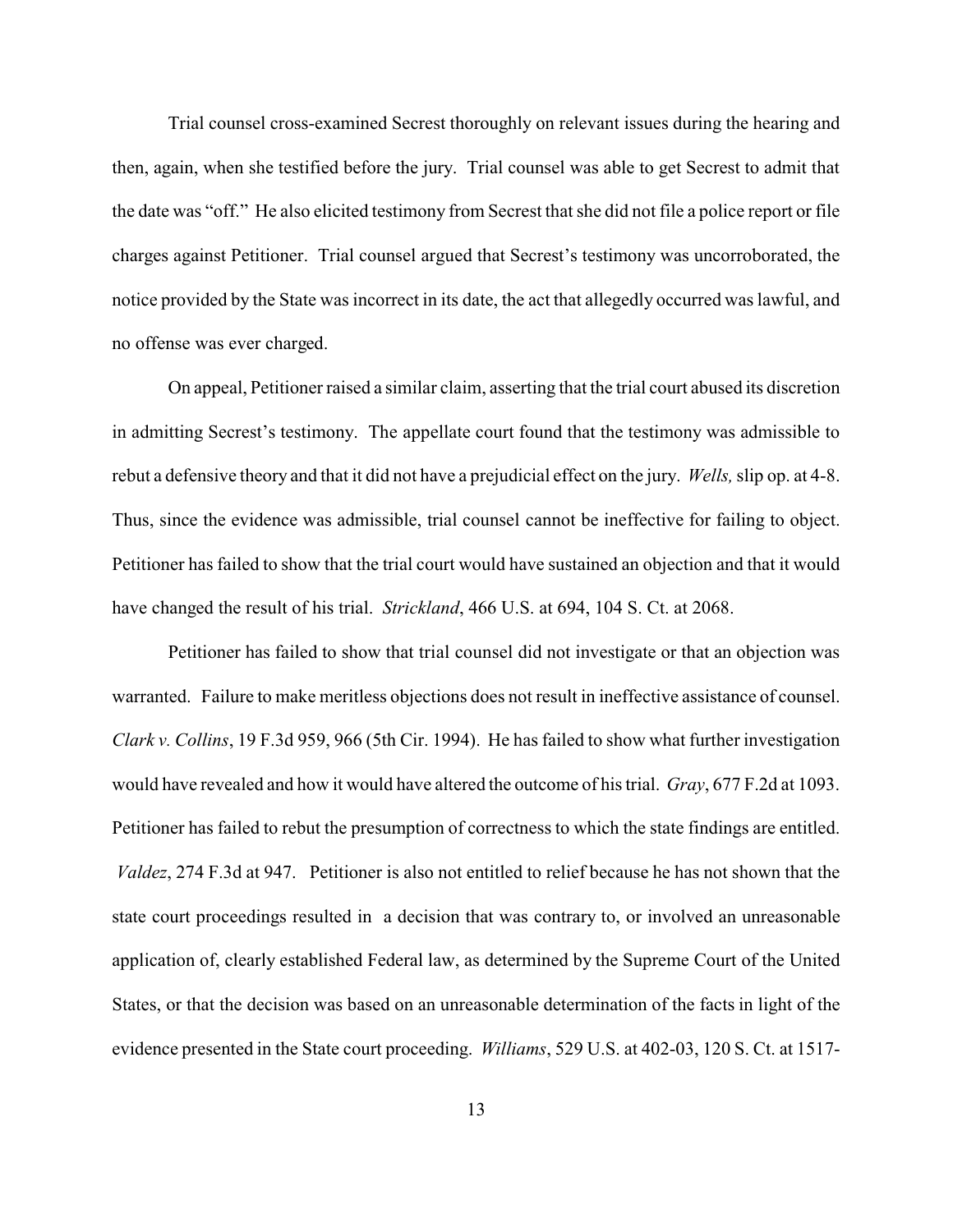18; *Childress*, 103 F.3d at 1224-25. He has failed to show that there was no reasonable basis for the state court to deny relief. *Richter*, 562 U.S. at 98, 131 S. Ct. at 784.

#### *Failure to Move to Quash the Indictment*

Petitioner also alleges that his counsel was ineffective for failing to make a motion to quash the indictment in cause number 51406 because it was allegedlybrought in bad faith, with ill will, and vindictively. He asserts that his defense was destroyed by the passage of time, in violation of due process. Petitioner claims that he told his attorney that the victim, RC, as well as his mother-in-law, harbored personal animosity towards him and had told police of the same charges in 1997, but no prosecution resulted. Petitioner claims that the State resurrected the charge concerning RC to substantiate the charged alleged by CW.

Trial counsel filed an affidavit in the state proceedings, explaining that he did not move to quash the indictment because he was "unaware of any legal ground" in which to do so. *Ex parte Wells*, Application No. 76,135-01 at 58-59. He also noted that he did not believe there was any maliciousness involved in the case; rather, it was filed after the victim became cooperative and willing to proceed with the case. *Id*. It is within the prosecutor's discretion to charge a defendant so long as there is probable cause to believe the defendant committed the crime. *Bordenkircher v. Hayes*, 434 U.S. 357, 364, 98 S. Ct. 663, 668, 54 L. Ed.2d 604 (1978). Petitioner has not shown that the prosecutor did not have probable cause to indict him of the offense against RC, nor has he shown selective prosecution. Petitioner also has not shown that he was indicted outside of the limitations period or that the passage of time tainted the indictment. Petitioner has failed to show a basis for his attorney to object, and counsel is not required to make futile objections. *Emery*, 139 F.3d at 198. Moreover, the state habeas court considered this issue, and found: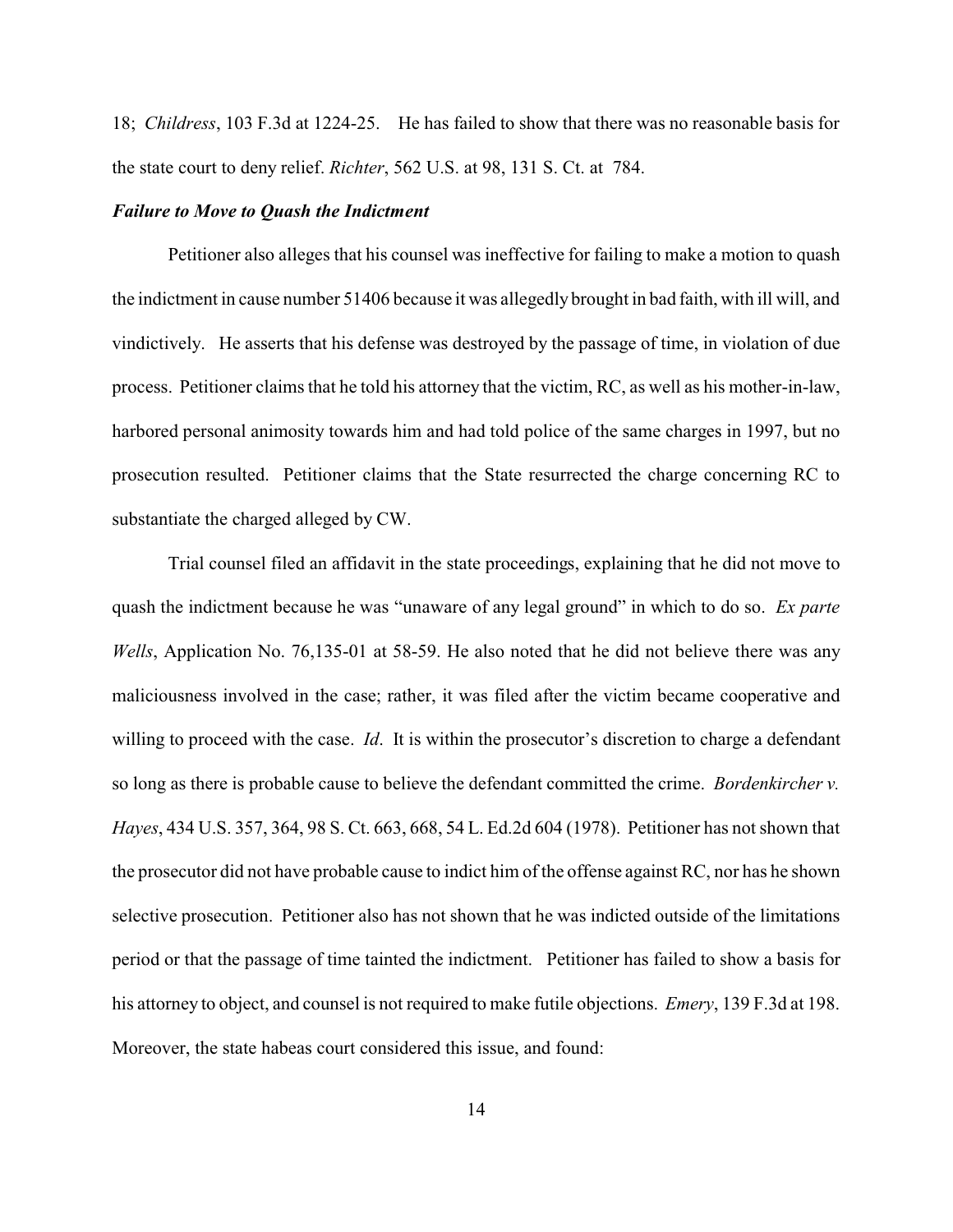- 18. Trial counsel did not move to quash the indictment in 51406 on the basis of malicious prosecution or because his viable defenses had been destroyed by the passage of time.
- 19. Based on his investigation of this case and my knowledge of the prosecutors involved, trial counsel did not believe there was any maliciousness involved in this case.
- 20. The prosecution on RC's case was refiled after the victim became cooperative and willing to proceed with the case.
- 21. These cases were charged within the appropriated statute of limitations and trial counsel is unaware of any viable defense [that] was lost to the applicant due to time.

*Ex parte Wells*, Application No. 76,135-01 at 71-72. Petitioner has failed to rebut the presumption of correctness owed to the trial court's factual findings with clear and convincing evidence to the contrary. *Valdez*, 274 F.3d at 947. He has failed to show that the state court proceedings resulted in a decision that was contrary to, or involved an unreasonable application of, clearly established Federal law, as determined by the Supreme Court of the United States, or that the decision was based on an unreasonable determination of the facts in light of the evidence presented in the State court proceeding. *Williams*, 529 U.S. at 402-03, 120 S. Ct. at 1517-18; *Childress*, 103 F.3d at 1224-25.

Petitioner has also failed to show that there was no reasonable basis for the state court to deny relief. *Richter*, 562 U.S. at 98, 131 S. Ct. at 784.

#### *Failure to Investigate Prior Convictions Used as Enhancements*

Petitioner next asserts that his trial counsel failed to investigate the prior convictions used to enhance his convictions. He claims that, had counsel investigated, he would have discovered that his prior Oklahoma conviction for burglary was only a probated sentence that was never revoked. However, the record shows that Petitioner pleaded "true" to both enhancements for burglary of a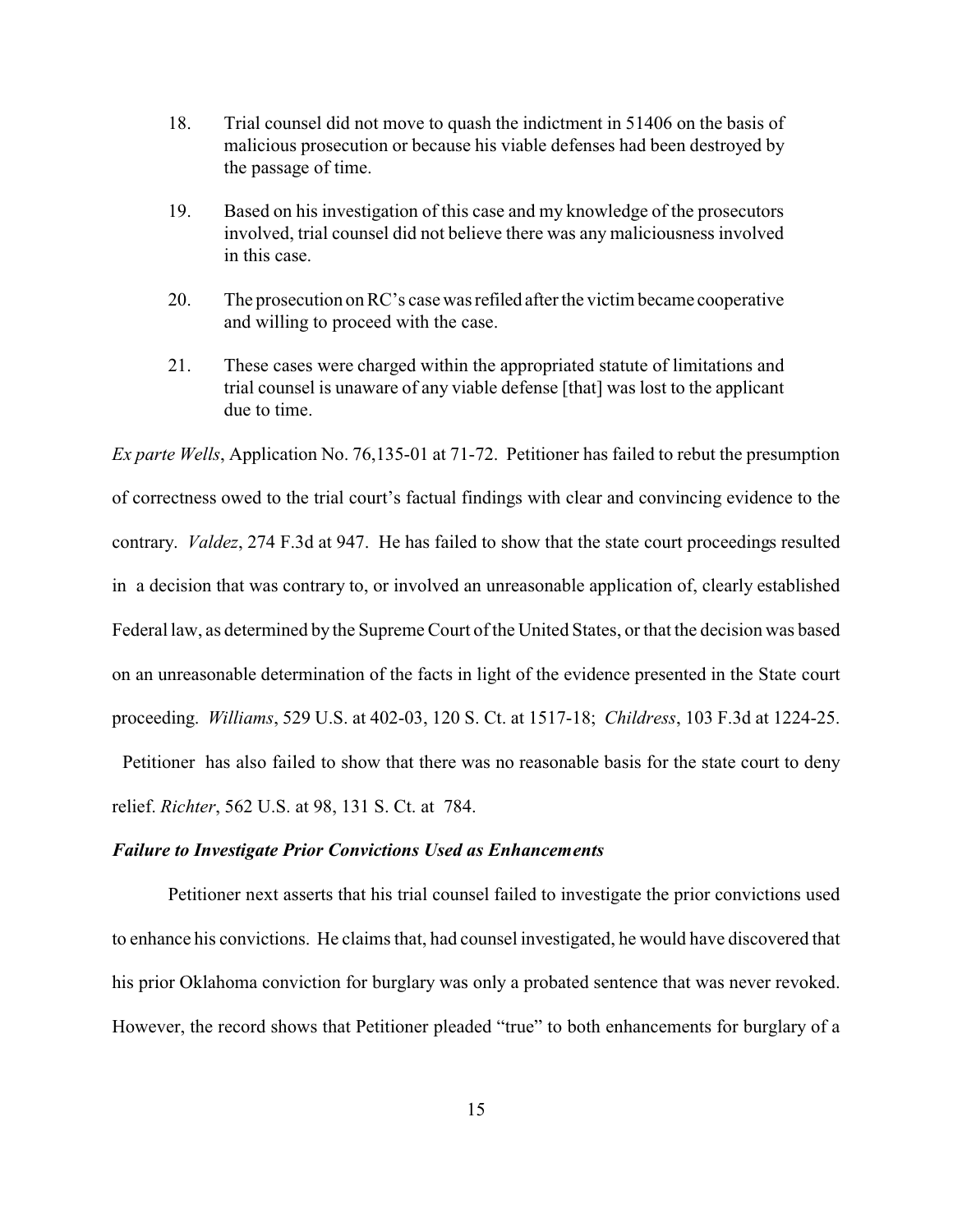habitation. He was asked in open court if he was the individual that was convicted of the two offenses of burglary, to which he replied, "yes, sir." Transcript of Trial vol. 3 at 6-7, *Wells*. Additionally, in open court, he stipulated to having committed the two prior felony offenses. Transcript of Trial vol. 5 at 6, *Wells*.

A plea of "true" to an enhancement paragraph waives any subsequent challenge to the validity of a prior conviction. *Randle v. Scott*, 43 F.3d 221, 226 (5th Cir. 1995). Furthermore, formal declarations in open court carry with them a strong presumption of truth. *Blackledge v. Allison*, 431 U.S. 63, 74, 97 S. Ct. 1621, 1629, 52 L. Ed.2d 136 (1977). Trial counsel, in his affidavit, stated that he investigated the enhancements:

I investigated the applicant's prior convictions pleaded by the State to enhance the range of punishment. I obtained a copy of the applicant's full criminal history. That history indicated two consecutive convictions for burglary out of Oklahoma, and appeared to show that prison time had been assessed in each. Based upon my discussions with the applicant, I did not have any reason to believe otherwise or any reason to further research those priors. I have since been informed that one of the prior convictions was a probated sentence. However, the applicant, when I questioned him, did not tell me that he had only served probation or gave me any information that would have necessitated a further investigation.

*Ex parte Wells*, Application No. 76,135-01 at 59. When the state habeas court considered this issue, it adopted trial counsel's explanation for his decision not to object. *Id.* at 72. "Based upon his discussions with the applicant, trial counsel did not have any reason to believe the criminal history was incorrect or that there was any reason to further research those priors." *Ex parte Wells*, Application No. 76,135-01 at 72. Petitioner has failed to rebut the presumption of correctness to which the state findings are entitled. *Valdez*, 274 F.3d at 947. He has also failed to show that there was no reasonable basis for the state court to deny relief. *Richter*, 562 U.S. at 98, 131 S. Ct. at 784.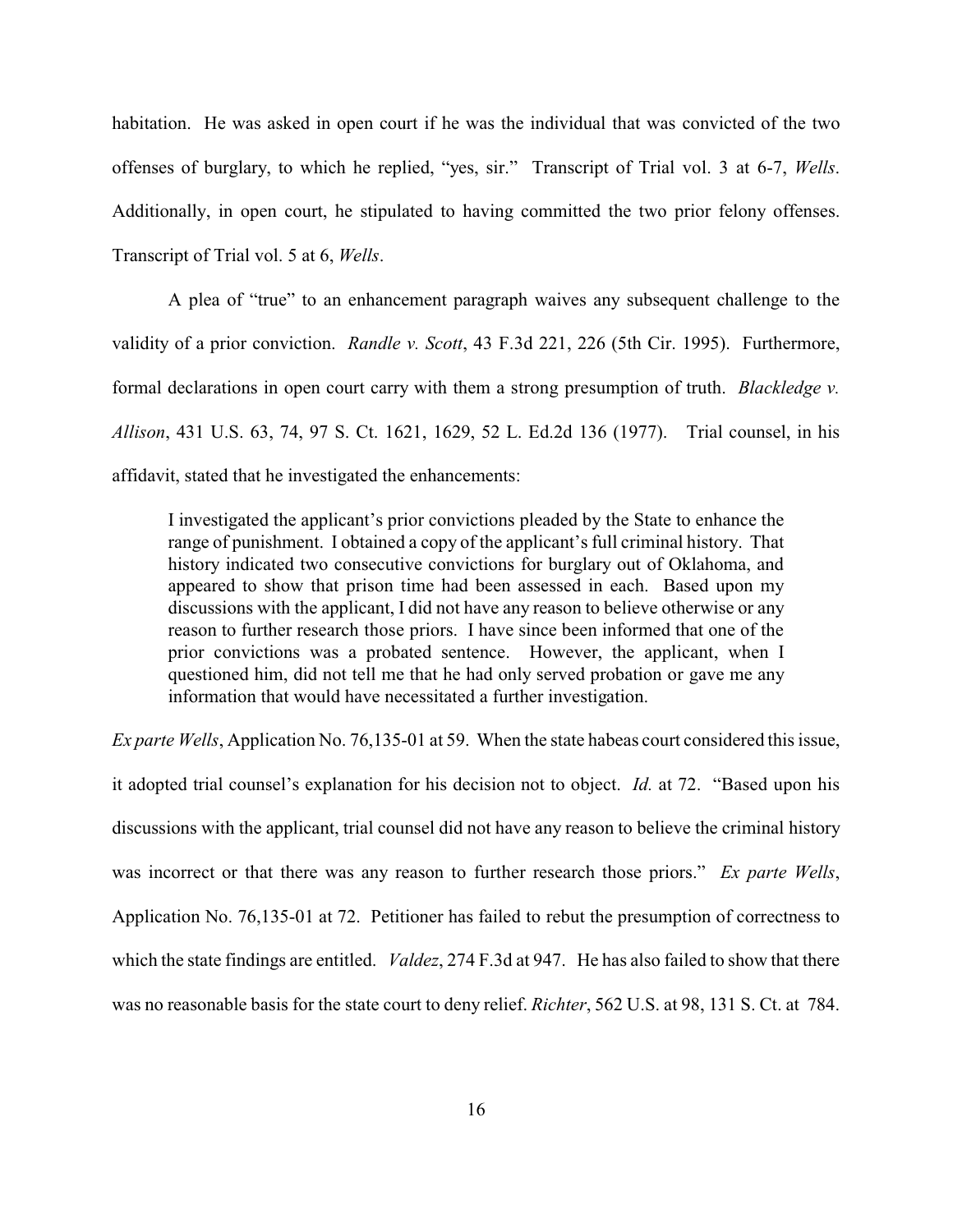# *Failure to Move to Sever*

Next, Petitioner argues that he was prejudiced when his trial counsel failed to file a motion to sever the case concerning RC from the other two cases concerning CW. He asserts that he would have been granted a separate trial for the RC offense, which occurred in 1991. Petitioner supports his argument by citing to Article 37.07, section 39(a) of the Texas Code of Criminal Procedure. Prior to 1993, when the statute was amended, unadjudicated extraneous offenses were not allowed to be introduced at the punishment stage of a criminal trial. Petitioner claims that, had his trial counsel moved to sever, evidence of the unadjudicated offense against RC would not have been admitted in the punishment phase of a trial for his offenses against CW. He asserts that there is a reasonable probability that the sentence imposed would have been significantly less, and that he was prejudiced by the State being able to demonstrate a pattern of sexual abuse by the joinder of the two cases.

Article 36.09 of the Texas Code of Criminal Procedure states that the decision to sever is within the trial court's discretion. Tex. Crim. Proc. Code Ann. § 36.09 (West 2001); *Garza v. State*, 622 S.W.2d 85, 91 (Tex. Crim. App. 1980). Under Texas Penal Code section 3.02(a), the State was permitted to try Petitioner for all three offenses in the same trial. It allows one single trial for all offenses arising out of the same criminal episode, defined as the commission of two or more offenses. It allows offenses to be tried together that are a common scheme or plan or that are the repeated commission of the same or similar offenses. Tex. Pen. Code Ann. § 3.02(a)(1)(2) (Vernon 2003).

The offenses in this case against RC and CW satisfy the penal code's definition of "criminal episode" as they are a repeated commission of a similar offense and also constitute a common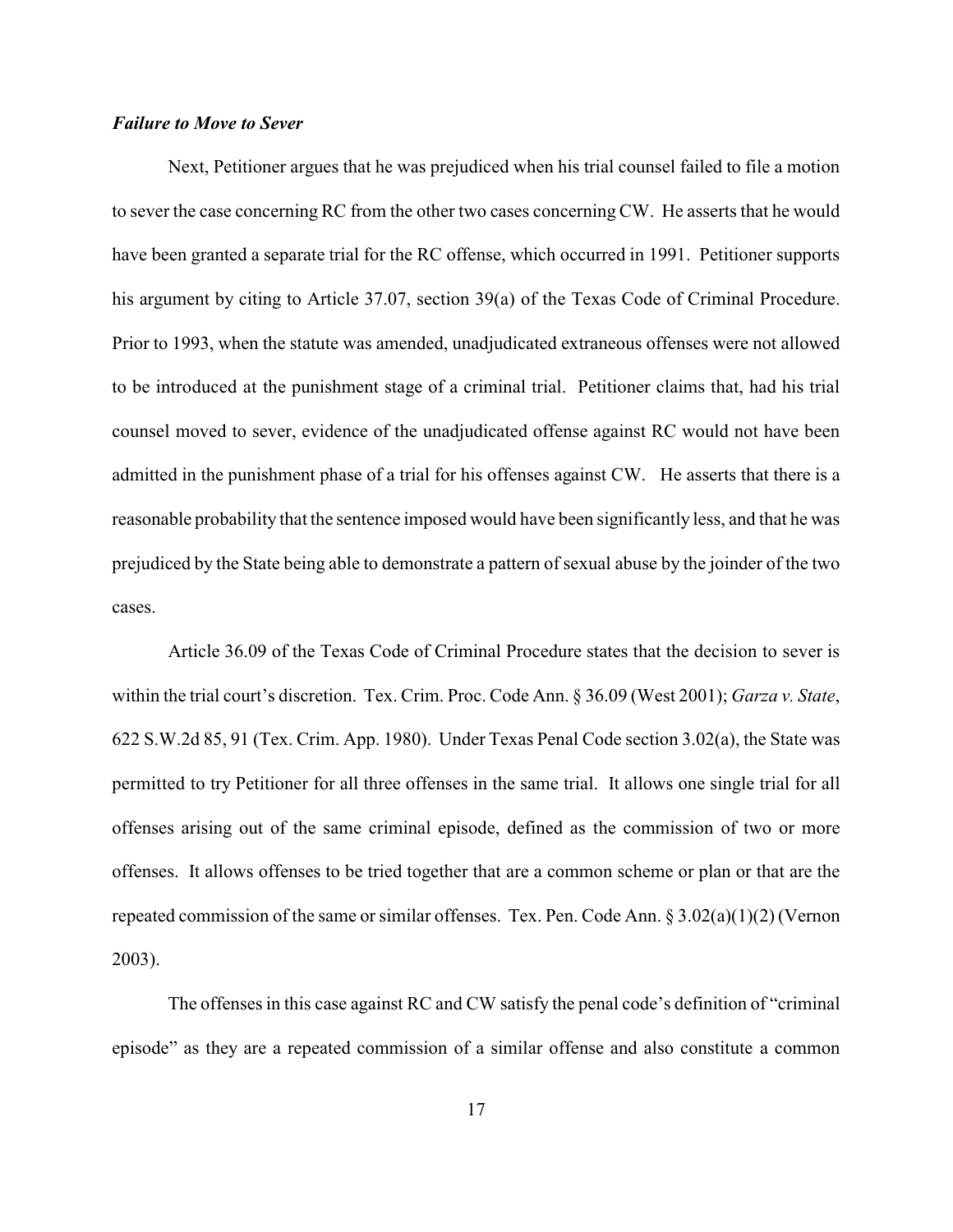scheme or plan. *Id*. Thus, there is no abuse of discretion in trying all three offenses in the same trial. *Id.* Since trying all three offenses together in one trial is permissible, trial counsel cannot be ineffective for failing to object or file a motion to sever. Petitioner has failed to show that the court would have granted a motion to sever. *Oakley*, 827 F.2d 1023, 1025 (5th Cir. 1987). Additionally, trial counsel had a strategic reason for not moving to sever:

I did not file a motion to sever cause number 51406 from the other two cases with a different victim. Based on my training and experience, I believe the State would have been able to present extraneous offense evidence in both cases and the information from RC's case and CW's cases would have been presented in both cases - one to prove the primary offense and the other to rebut the appellant's defensive theory that the Grandmother had coached the victims into making an outcry.

*Ex parte Wells*, Application No. 76,135-01 at 59. The trial court would have allowed RC's testimony as evidence in a trial concerning CW under Rule 404(b) of the Texas Rules of Evidence. That rule permits evidence of other crimes, wrongs, or acts to be admitted to prove motive, intent, opportunity preparation, plan, knowledge, identity or absence of mistake or accident to rebut a defensive theory. *United States v. Pruett*, 681 F.3d 232, 244-45 (5th Cir. 2012). Thus, Petitioner cannot show prejudice under *Strickland*.

Petitioner has not shown that counsel was ineffective for failing to move to sever. Nor has he shown that trial counsel's decision was not a product of reasoned trial strategy. *Strickland*, 466 U.S. at 689, 104 S. Ct. at 2065. The state habeas court adopted this reasoning and the record supports it. *Ex parte Wells*, Application No. 76,135-01 at 72-73. Petitioner has failed to rebut the presumption of correctness to which these findings are entitled. *Valdez*, 274 F.3d at 947. He has also failed to show that there was no reasonable basis for the state court to deny relief. *Richter*, 562 U.S. at 98, 131 S. Ct. at 784.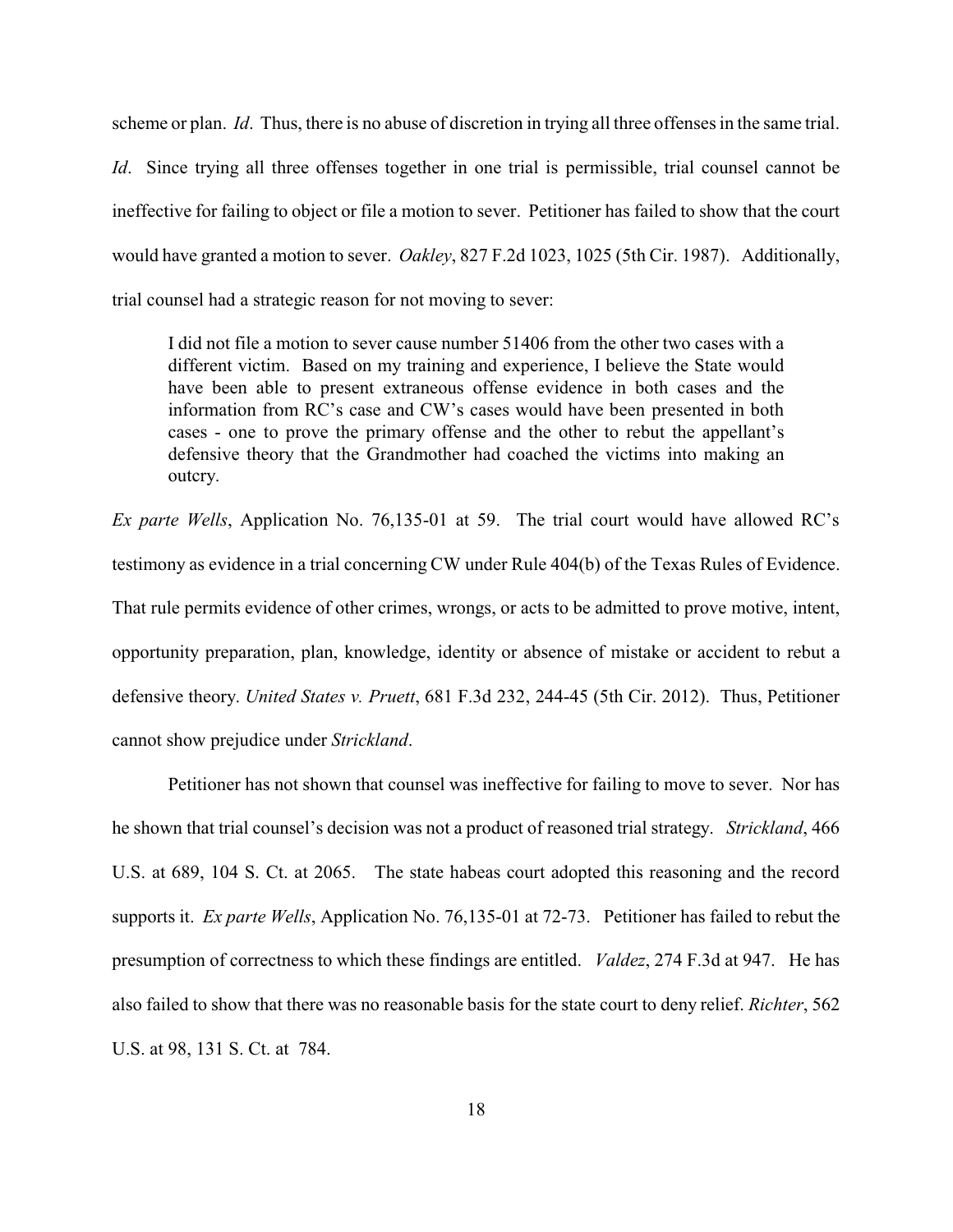### *CW's Testimony Concerning Extraneous Offenses*

Petitioner next contends that trial counsel was ineffective for failing to object and move for a curative instruction and mistrial when CW testified to extraneous offenses of sexual abuse by Petitioner against her. He claims that he was prejudiced because the jury was given the impression that he repeatedly committed acts of sexual abuse on CW. This same argument is raised again when Petitioner claims counsel was ineffective for failing to object to specific extraneous offense evidence. Trial counsel addressed this issue in his affidavit filed in the state habeas proceedings:

The applicant also alleges that I was ineffective for failing to object, request an instruction to disregard, and move for a mistrial when victim CW was permitted to testify to extraneous offenses done by the applicant to CW and for failing to object under Texas Rule of Evidence 404(b) and 403. He is not specific as to which extraneous offenses. During the course of the trial, I had decided that our trial strategy would be to present evidence and argue that the alleged victims had been coached into outcry. I was aware that article 38.37 of the Texas Code of Criminal Procedure expanded the admissibility of extraneous acts evidence in trial involving certain offenses committed against a child under seventeen years of age. Specifically, I knew that section 2 of that statute, notwithstanding Rules 404 and 405, . . . [allowed] evidence of other crimes, wrongs, or acts committed by the defendant against the child who is the victim of the alleged offense [to] be admitted for its bearing on relevant matters, the state of mind of the defendant and the child and the previous and subsequent relationship between the defendant and child. With that in mind, I was aware that it might open the door to the discussion of other victims or uncharged conduct, but felt that it was worth the risk in order to present the most viable defense available to the applicant. My decisions regarding possibly objectionable testimony were based on what the testimony was, whether I believed the Court would sustain the objections, and the effect such objections might have on the jury. All decisions made during trial were made as a result of our chosen trial strategy.

*Ex parte Wells*, Application No. 76,135-01 at 59-60. At trial, CW testified to the events leading up to Petitioner sexually assaulting her. She said, that when she was eleven years old, Petitioner put his hand on her and rubbed her private area as they were watching television. She testified that he took her out into the woods and made her perform oral sex on him. She also said Petitioner forced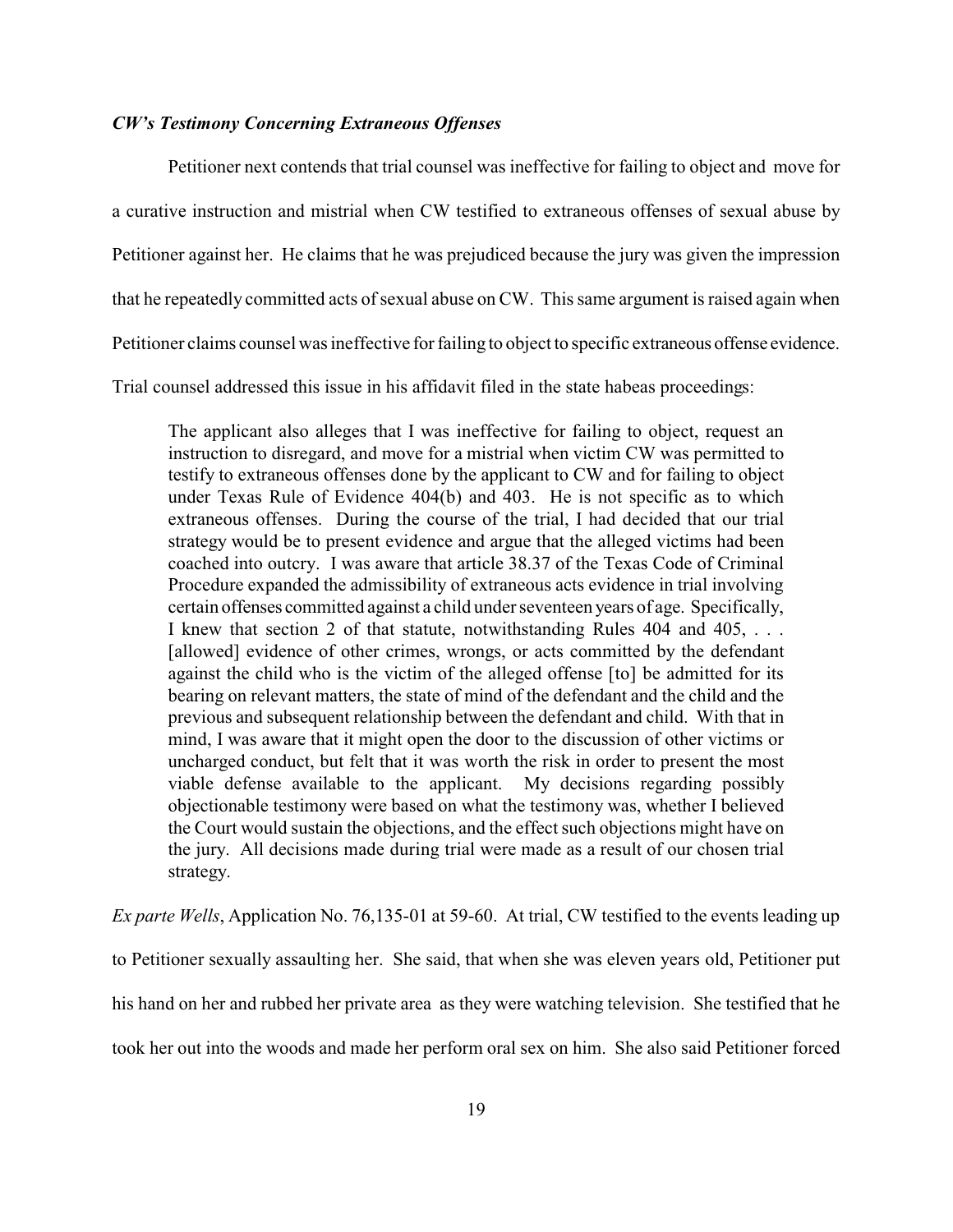her to masturbate him while they watched pornographic movies. Transcript of Trial vol. 3 at 31-33, *Wells*. This testimony is admissible under article 38.37 of the Texas Code of Criminal Procedure. The testimony is relevant to the underlying offense of aggravated sexual assault, it demonstrates the mind of the defendant and child, and their previous and subsequent relationship. An objection to admissible evidence would have been futile, and counsel is not required to make futile objections. *Emery*, 139 F.3d at 198. Instead of objecting, trial counsel attempted to elicit testimony to suggest that CW was not being truthful because she was resentful after only recently learning that Petitioner was not her biological father. Trial counsel also attempted to attack her credibility by questioning why she had never told law enforcement about the other incidents of sexual misconduct by Petitioner.

Petitioner has failed to show that an objection would have been sustained. *Strickland*, 466 U.S. at 694, 104 S. Ct. at 2068. He has also failed to overcome the presumption that, under the circumstances, the challenged action might be considered sound trial strategy. *Id.,* 466 U.S. at 689, 104 S. Ct. at 2065. Trial counsel's strategic choices are virtually unchallengeable after a thorough investigation into the law and relevant facts are made. *Id.,* 466 U.S. at 690, 104 S. Ct. at 2066. The state habeas court entered findings of fact adopting the content of trial counsel's affidavit. *Ex parte Wells*, Application No. 76,135-01 at 87-88. Petitioner has failed to rebut the presumption of correctness to which these findings are entitled. *Valdez*, 274 F.3d at 947. He has also failed to show that there was no reasonable basis for the state court to deny relief. *Richter*, 562 U.S. at 98, 131 S. Ct. at 784.

### *Failure to Object to Officer Melson's Testimony*

Petitioner next asserts that his trial counsel was ineffective for failing to object to Officer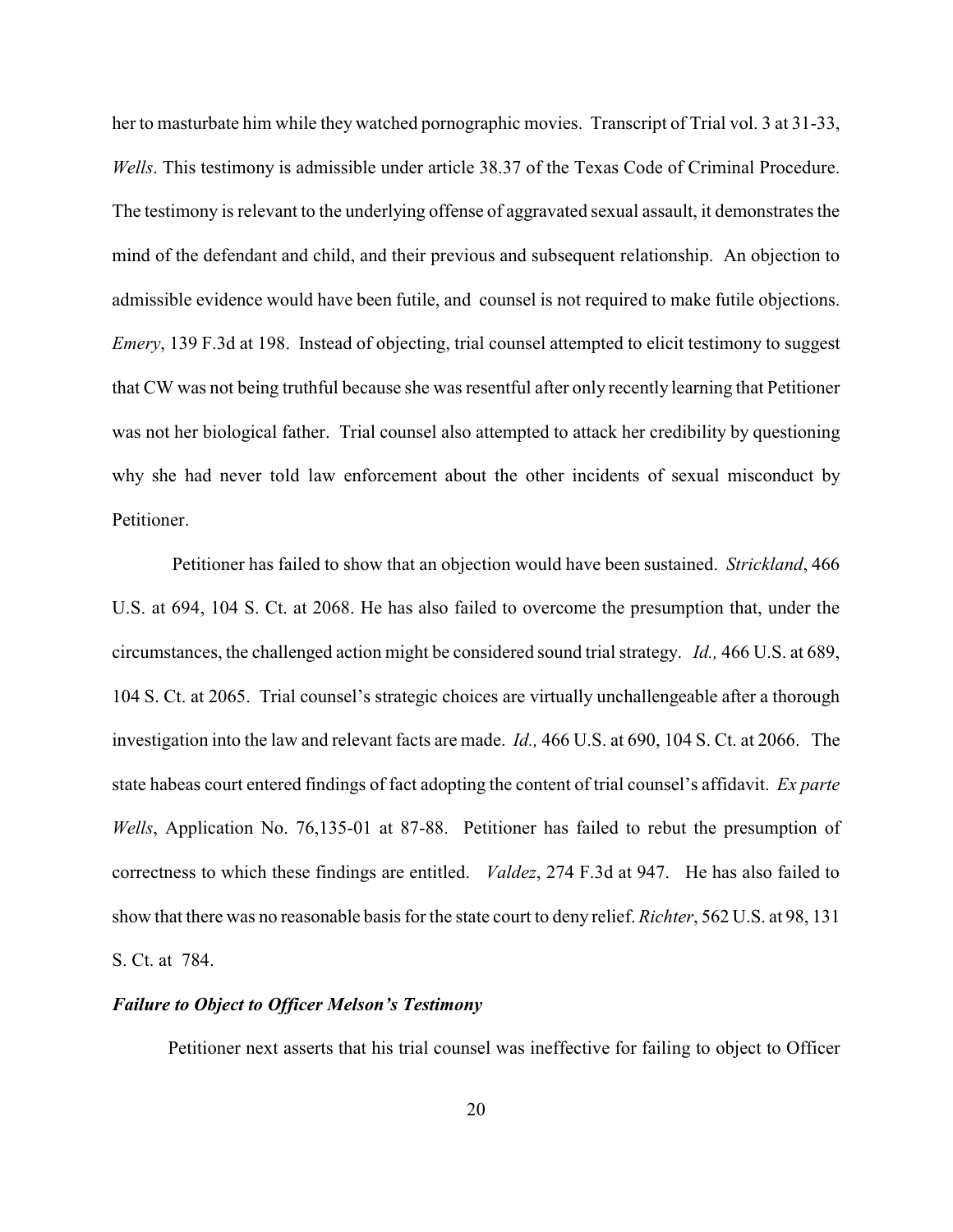Melson's testimony concerning RC's outcry statement. Petitioner argues that Officer Melson was not a qualified outcry witness and the State failed to comply with the notice requirements pursuant to Article 38.072 of the Texas Code of Criminal Procedure.

Texas Code of Criminal Prcoedure Article 38.072 provies an exception to the hearsay rule, allowing the State to introduce outcry statements by a child victim of certain offenses that otherwise would be considered inadmissible hearsay. It allows a child victim under the age of twelve years old to make an outcry statement to an adult over the age of eighteen. To invoke this hearsay exception, notice is required as well as a hearing. *Long v. State*, 800 S.W.2d 545, 546 (Tex. Crim. App. 1990). The statement is not considered inadmissible hearsay if:

- (1) the party intending to offer the statement timely notifies the adverse party of its intention to do so and provides the name of the witness and a summary of the statement;
- (2) the trial court finds, in a hearing conduced outside the presence of the jury, that the statement is reliable based on time, content, and circumstances of the statement; and
- (3) the child testifies or is available to testify at the proceeding.

Tex. Crim. Proc. Code Ann. art. 38.072 § 2(b) (Vernon 2006).

In all three cases, trial counsel filed a motion for notice and a written summary of hearsay statements and a motion for hearing pursuant to Article 38.02. It appears that the State did not provide notice as to the outcry witness of the sexual assault of RC, and no hearing was held. In the state habeas proceedings, trial counsel submitted an affidavit explaining his decision not to object:

I considered objecting to the testimony of Officer Melson, but did not believe the objection would be effective because his testimonywas not necessarilypresented for the truth of the matter, but rather to show what the officer did and why an investigation began and then was dismissed. At the time I made a strategic decision to abstain from objecting to prevent from annoying or antagonizing the jury.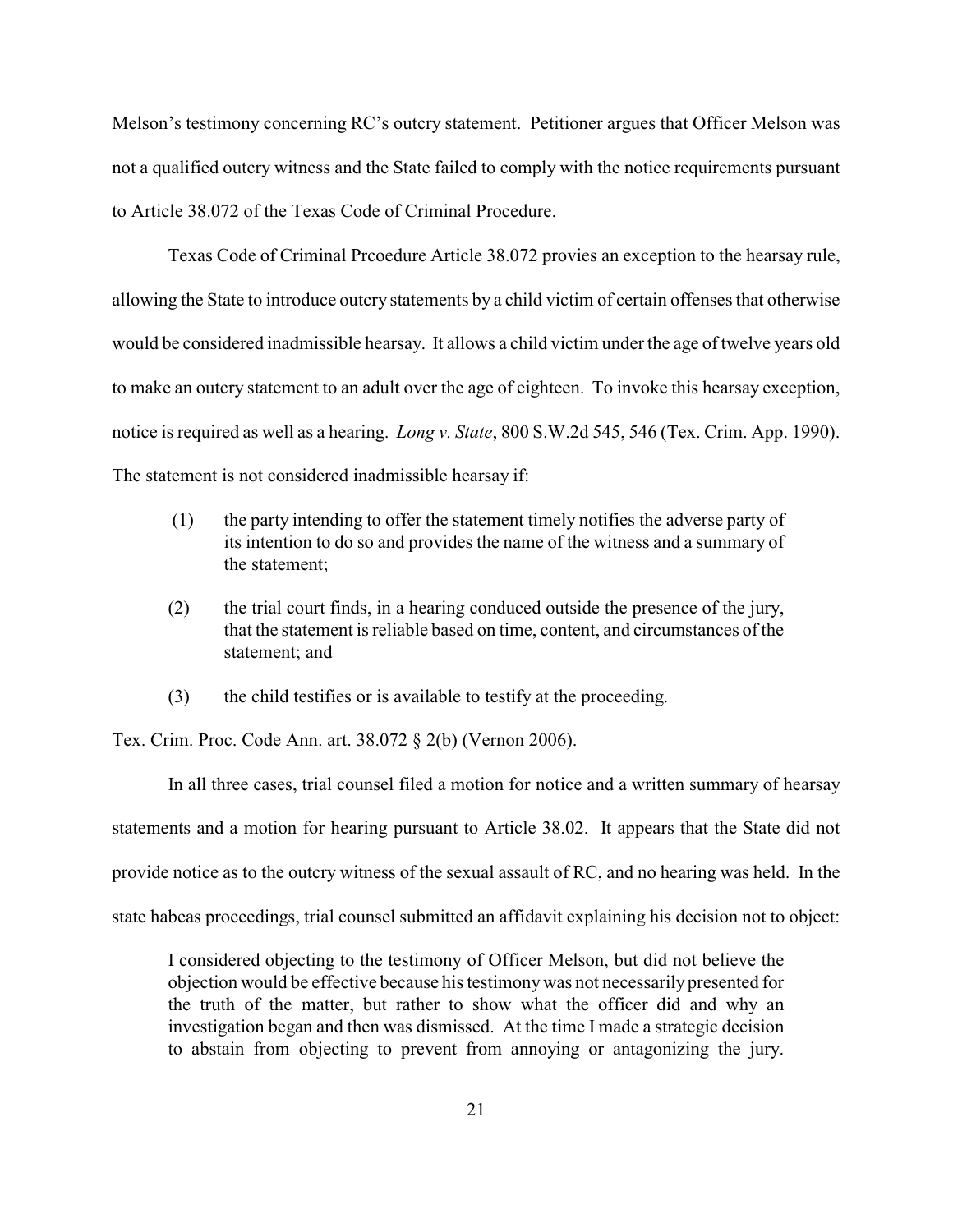Strategically, I did not believe the evidence presented by Officer Melson was damaging enough to the applicant to risk turning the jury against us.

*Ex parte Wells*, Application No. 76,135-01 at 60. The Fifth Circuit has made it clear that out-ofcourt statements are not hearsay when offered to prove something other than the truth of the matter asserted, i.e., reason for a search, arrest, or background information relating to an officer's investigation. *See, e.g., United States v. Cantu*, 876 F.2d 1134, 1137 (5th Cir. 1989). In *Dunnigan*, the Fifth Circuit determined that an FBI agent's testimony as to the description of the defendant, told to him by a witness, was not hearsay because it was not admitted for its truth, but rather, to explain the actions of the investigators. *United States v. Dunnigan*, 555 F.3d 501, 508 (5th Cir. 2009). Texas courts recognize that evidence that otherwise might be considered hearsay, when admitted for something other than its truth, does not violate the hearsay rule. *See, e.g., Dinkins v. State*, 894 S.W.2d 330, 347 (Tex. Crim. App. 1995); *Schneider v. State*, 951 S.W.2d 856, 864 (Tex. App.–Texarkana 1997, pet. ref'd).

Officer Melson testified that RC's grandmother brought RC in when RC was 15 year old to report allegations of past sexual abuse. He testified concerning an incident occurring when RC was approximately six years old. This prompted the beginning of an investigation. "She stated that her stepfather told her to go get on the bed and get on her hands and knees and then he put his finger inside her." When the State asked Officer Melson of other incidents that RC told him about, trial counsel made a hearsay objection, which was overruled. Officer Melson said that he filed the case with the county attorney's office, but then RC declined to go further on the case, so the case was abandoned. Trial counsel's conclusion that, had he objected pursuant to article 38.072, the testimony would have been admitted anyway because it was not presented for its truth, is supported by the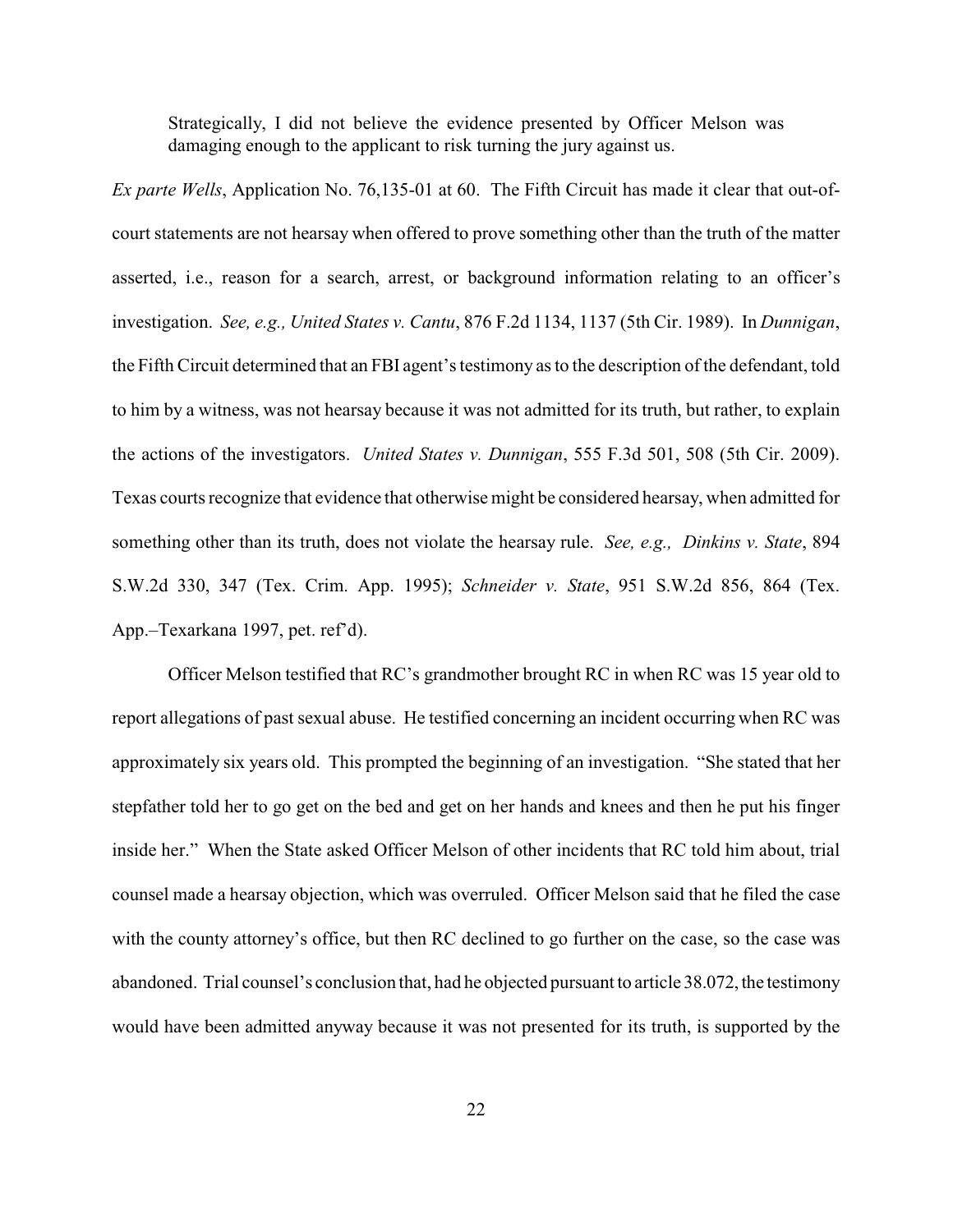record. His hearsay objection was overruled. Moreover, Officer Melson's testimony, as told to him by the victim, was cumulative to other testimony presented at trial. RC testified to the same information as Officer Melson. She testified that, when she was nine years old, Petitioner would penetrate her with his finger. Thus, even if counsel's performance could be considered deficient, Petitioner cannot establish prejudice. *Strickland*, 466 U.S. at 694, 104 S. Ct. at 2068. The admission of cumulative testimony does not amount to ineffective assistance of counsel. *Harrison v. Quarterman*, 496 F.3d 419, 425 (5th Cir. 2007).

Furthermore, Petitioner presented this claim in his state habeas proceedings, and the state court found that trial counsel"made a strategic decision to abstain from objecting to Melson's testimony to prevent annoying or antagonizing the jury." *Ex parte Wells*, Application No. 76,135-01 at 74. Petitioner has failed to rebut the presumption of correctness to which these findings are entitled. *Valdez*, 274 F.3d at 947. Petitioner has failed to overcome the presumption that, under the circumstances, the challenged action might be considered sound trial strategy. *Strickland*, 466 U.S. at 689, 104 S. Ct. at 2065. He has also failed to show that there was no reasonable basis for the state court to deny relief. *Richter*, 562 U.S. at 98, 131 S. Ct. at 784.

### *Failure to Obtain and Review the Videotape*

Next, Petitioner argues that his counsel was ineffective for failing to obtain and review a videotaped statement made of CW when she was interviewed by CPS. However, the record does not include a videotape. Petitioner raised this issue in his state habeas proceedings. The state habeas court found that trial counsel received complete discovery and there were no videotapes. *Ex parte Wells*, Application No. 76,135-01 at 75. The state habeas court also found that trial counsel requested a copy of the videotapes, but was told that none exist. *Id*. Petitioner has failed to show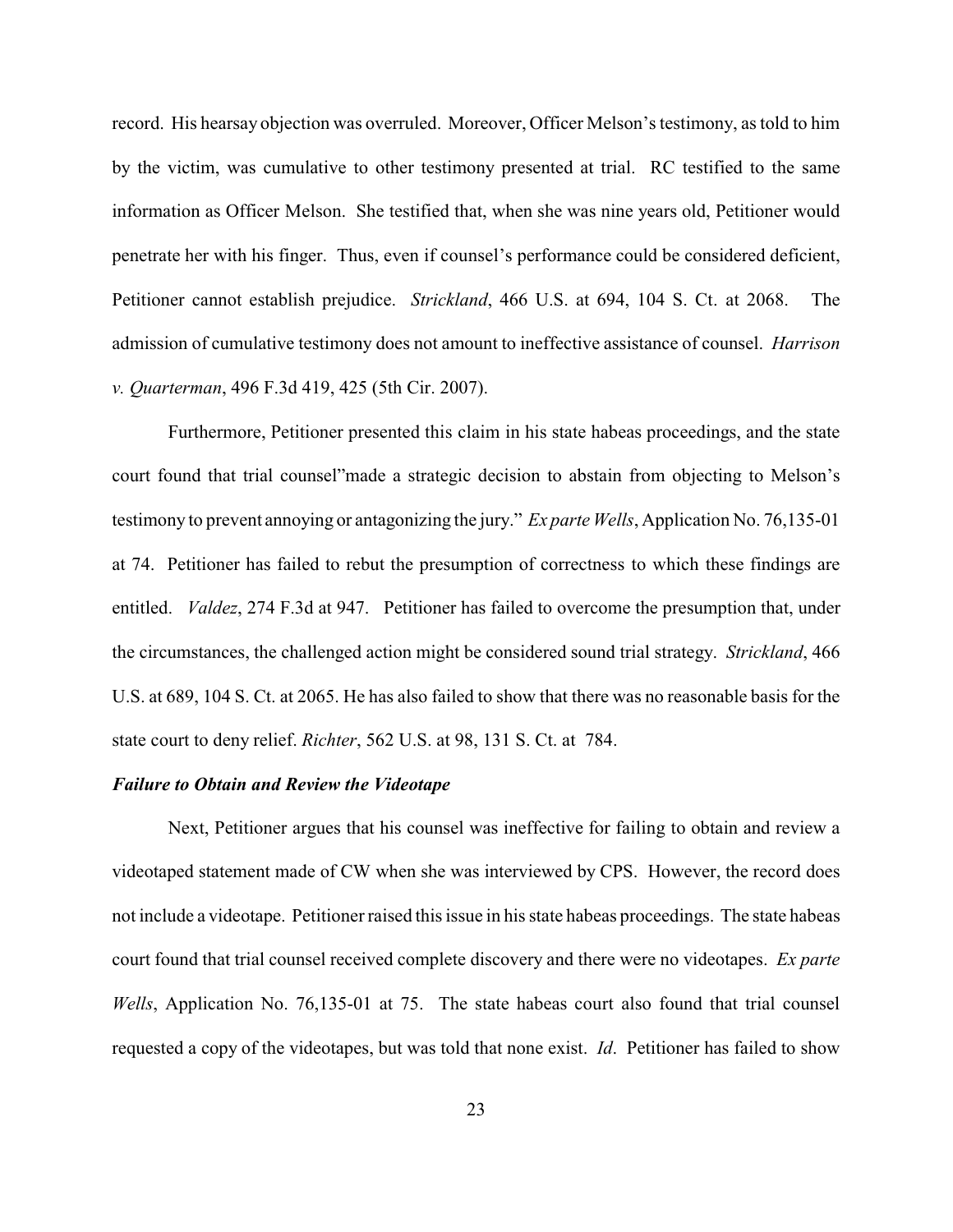deficient performance or that there is a reasonable probability that, but for counsel's alleged unprofessional errors, the result of the proceeding would have been different. *Strickland*, 466 U.S. at 694, 104 S. Ct. at 2068. He has also failed to show that there was no reasonable basis for the state court to deny relief. *Richter*, 562 U.S. at 98, 131 S. Ct. at 784.

## *Failure to Object to the Admission of a Photograph of CW*

Petitioner claims that counsel was ineffective for failing to object to a photograph of CW when she was 2 or 3 years old. He argues that the alleged offense occurred when she was 12 and that the photograph of the 2 or 3-year-old CW was misleading. The state habeas court considered this issue, noting that trial counsel made a strategic decision not to object because it would have called more attention to the photograph, and might make it appear to the jury that they were trying to hide something. *Ex parte Wells*, Application No. 76,135-01 at 75.

CW testified that she was 11 when Petitioner first touched her inappropriatelyand penetrated her with his finger. The SANE nurse testified that CW was 11. It was clear that CW was 11 when Petitioner began the sexual touching. The photograph in question shows CW as a toddler with her sister, RC, who was 11 or 12 at the time of the photo. Because RC testified that she was 8 or 9 when Petitioner first started sexually assaulting her, the photograph showed what RC looked like near that time. To obtain relief for trial counsel's failure to object, Petitioner must have shown that the objection would have been sustained. *Strickland*, 466 U.S. at 694, 104 S. Ct. at 2068. He has failed to meet his burden. Petitioner also failed to prove that there is a reasonable probability that, but for counsel's alleged unprofessional errors, the result of the proceeding would have been different. *Id*.

Moreover, trial counsel noted that he made a strategic decision not to object, concerned that it would draw unwanted attention from the jury. An attorneymay render effective assistance despite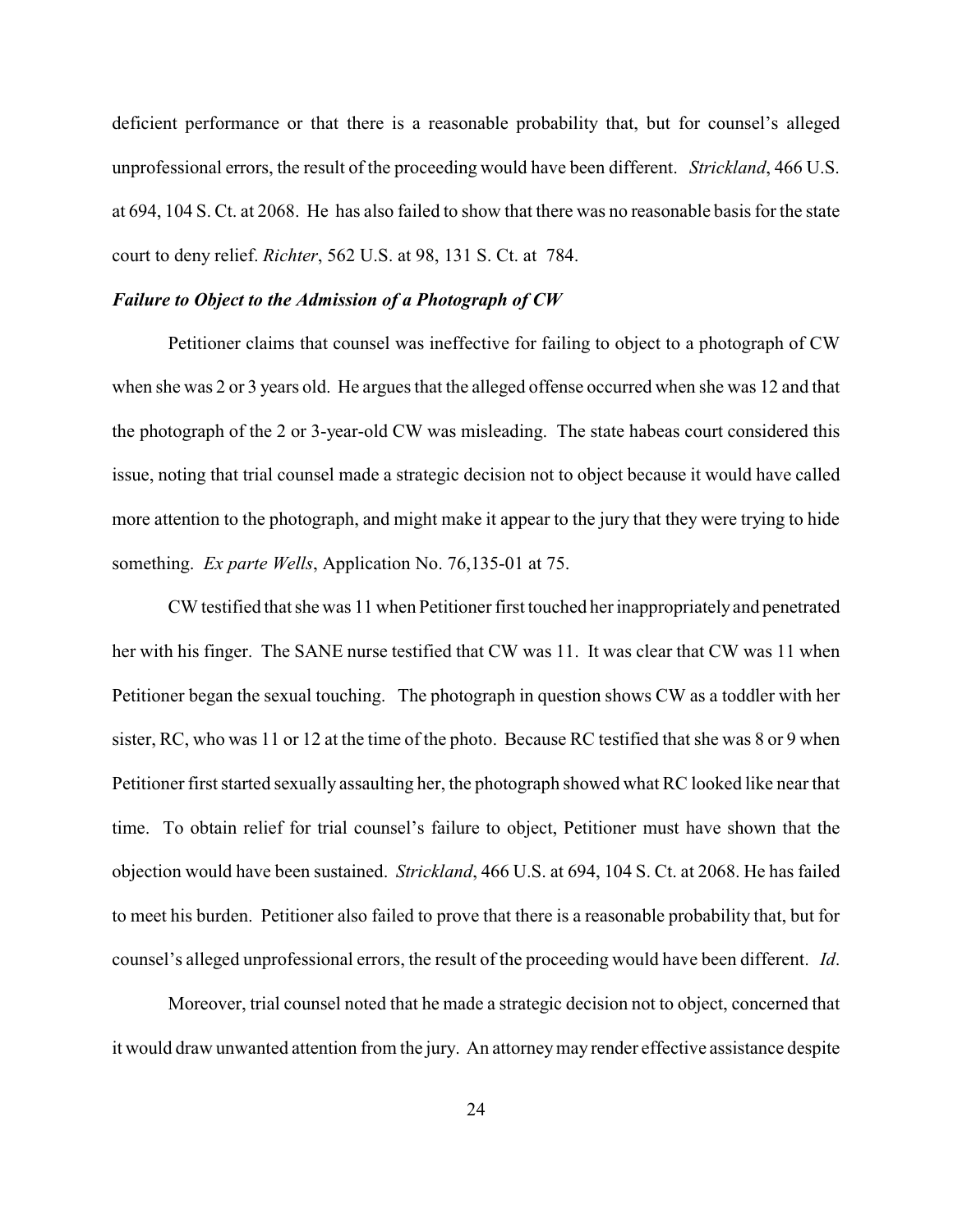a failure to object when the failure is a matter of trial strategy. *Burnett* , 982 F.2d at 930. Petitioner has failed to overcome the presumption that, under the circumstances, the challenged actions of his trial counsel might be considered sound trial strategy. *Id.*, 466 U.S. at 689, 104 S. Ct. at 2065.

Furthermore, the state habeas court, after considering this issue, denied relief. *Ex parte Wells*, Application No. 76,135-01 at 80. Petitioner has failed to rebut the presumption of correctness owed to the trial court's factual findings with clear and convincing evidence to the contrary. *Valdez*, 274 F.3d at 947. State court findings supported by the record are owed deference by a federal district court. *Pondexter*, 346 F.3d at 149-152. Petitioner is also not entitled to relief because he has not shown that the state court proceedings resulted in a decision that was contrary to, or involved an unreasonable application of, clearly established Federal law, as determined by the Supreme Court of the United States, or that the decision was based on an unreasonable determination of the facts in light of the evidence presented in the State court proceeding. *Williams*, 529 U.S. at 402-03, 120 S. Ct. at 1517-18; *Childress*, 103 F.3d at 1224-25. He has failed to show that there was no reasonable basis for the state court to deny relief. *Richter*, 562 U.S. at 98, 131 S. Ct. at 784.

### *Failure to Object to the Prosecutor Bolstering the Credibility of Witnesses*

. . .

Petitioner argues that counsel was ineffective for failing to object to the closing argument. Specifically, he complains about the following comments from the prosecutor concerningCW during closing:

You listened to her today. Those are no lies. Those are no excuses. That's not making up anything.

Daddies don't force their little girls to perform oral sex on them. That's not what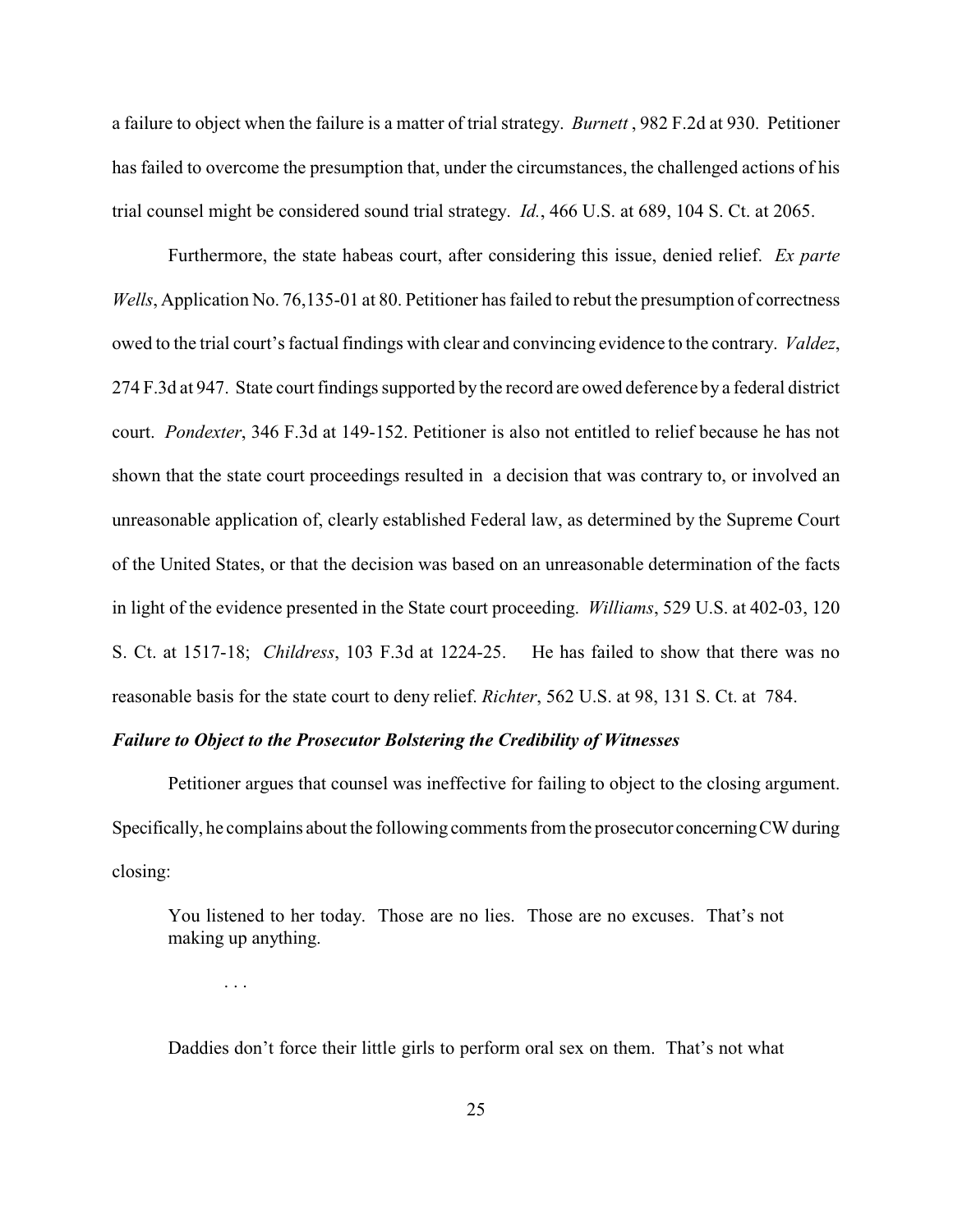they do. Little girls don't make up those sorts of things.

Transcript of Trial vol. 3 at 143-44, *Wells*.

Claims of prosecutorial misconduct are determined on a case by case basis. *Stahl v. State*, 749 S.W.2d 826, 830 (Tex. Crim. App. 1988). Prosecutorial misconduct has been found where the prosecutor's actions deliberately violated an express court order and where the prosecutor's misconduct was "so blatant as to border on being contumacious." *Id*. at 831. It may also be shown where the prosecutor asks a question that is clearly calculated to inflame the minds of the jury and is of such a character as to suggest the impossibility of withdrawing the impression produced. *See Huffman*, 746 S.W.2d 212, 218 (Tex. Crim. App. 1988).

Where improper prosecutorial argument is asserted as a basis for habeas relief, "it is not enough that the prosecutor's remarks were undesirable or even universally condemned.'" *Darden v. Wainwright*, 477 U.S. 168, 181, 106 S. Ct. 2462, 91 L. Ed.2d 144 (1986). Rather, the relevant question is whether the prosecutor's comments "so infected the trial with unfairness as to make the resulting conviction a denial of due process." *Id*. In order to constitute a denial of due process, the acts complained of must be of such character as to necessarily prevent a fair trial. *Jones v. Scott*, 69 F.3d 1255, 1278 (5th Cir. 1995). Moreover, the burden is on the habeas petitioner to show a reasonable probability that, but for the remarks, the result would have been different.<sup>1</sup> Id.

A prosecutor may not personally vouch for the credibility of a witness. *United States v. Washington,* 44 F.3d 1271, 1278 (5th Cir. 1995). However, in rebuttal, a prosecutor may do so when

<sup>&</sup>lt;sup>1</sup>Counsel's failure to object to an argument at trial is an indication that it was not perceived as having a substantial adverse effect. *Id*.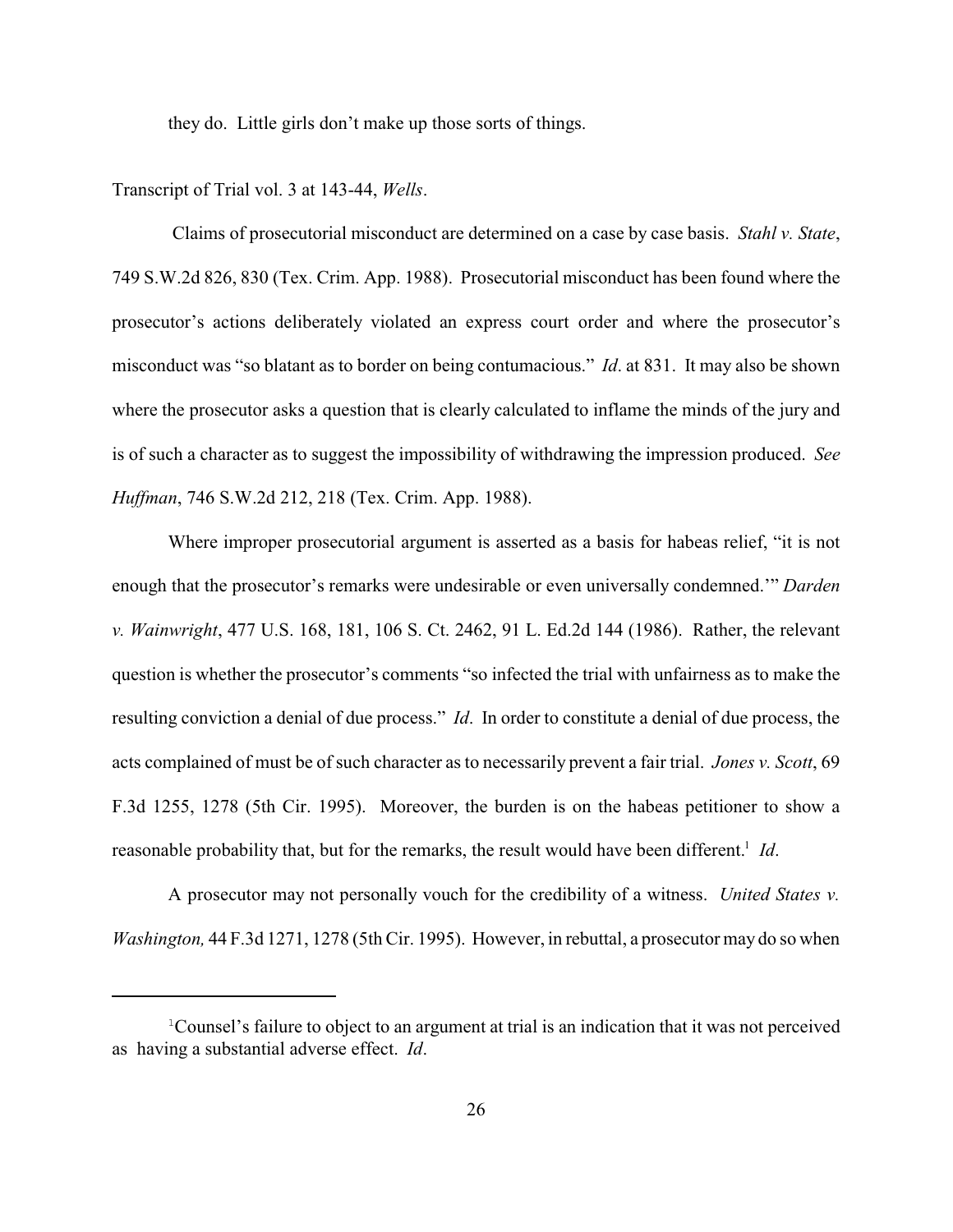the defense is attacking the credibility of the State's witnesses. *Id*. A prosecutor may also recite inferences and conclusion that he wishes the jury to draw, including which witnesses were credible.

*Id.* No improper bolstering of a witness was found when the prosecutor recited certain evidence from the record "and then attempt[ed] to persuade the jury to arrive at a certain conclusion based on that evidence. *Id*. at 1279.

In the present case, trial counsel attacked the credibility of two complainants in his closing, arguing that their statements were incredulous and inconsistent: "There's just simply too many gaps, too many holes, and too many inconsistencies for anyone to believe reasonable doubt doesn't exist." Transcript of Trial vol. 3 at 130-31, *Wells*. In response to trial counsel's argument, the prosecutor rebutted with comments pointing to CW's believability. Trial counsel interpreted the prosecutor's argument simply as argument: "The prosecutor did not testify, nor did she present any "bolstering" evidence." *Ex parte Wells,* Application Nos. 76,135-01 at 61. He continued, "the prosecutor's argument was proper and therewas no strategic reason to raise objections during closing arguments." *Id.*

In this instance, the prosecutor's closing arguments were not improper. Thus, there was no reason for counsel to object. Counsel is not required to make futile objections. *Emery*, 139 F.3d at 198. Petitioner also fails to show that there is a reasonable probability that, but for counsel's alleged unprofessional errors, the result of the proceeding would have been different. *Strickland*, 466 U.S. at 694, 104 S. Ct. at 2068.

The state habeas court found that there was no strategic reason for counsel to object. *Ex parte Wells,* Application Nos. 76,135-01 at 76. Petitioner has not shown that the state court proceedings resulted in a decision that was contrary to, or involved an unreasonable application of,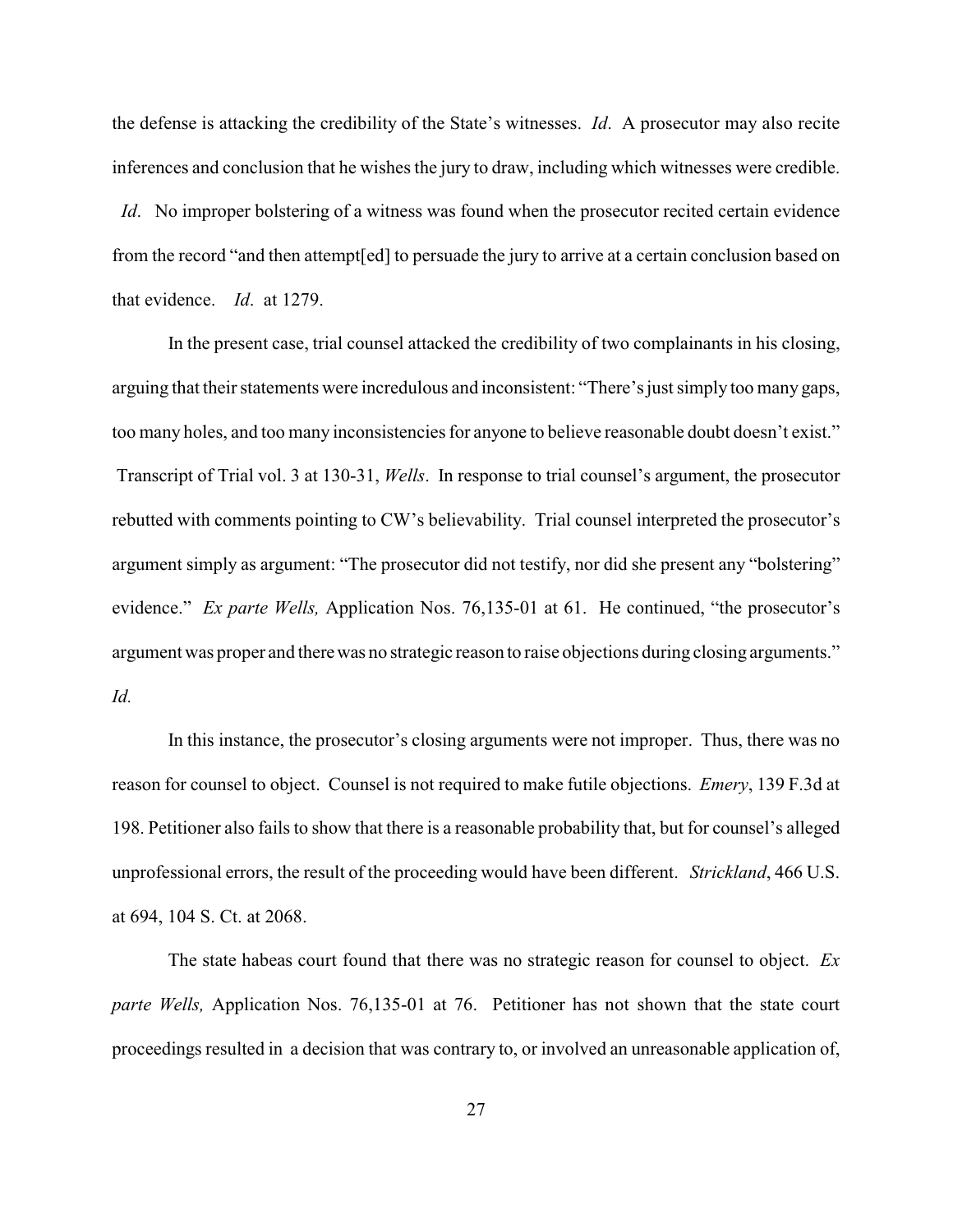clearly established Federal law, as determined by the Supreme Court of the United States, or that the decision was based on an unreasonable determination of the facts in light of the evidence presented in the State court proceeding. *Williams*, 529 U.S. at 402-03, 120 S. Ct. at 1517-18; *Childress*, 103 F.3d at 1224-25. He has failed to show that there was no reasonable basis for the state court to deny relief. *Richter*, 562 U.S. at 98, 131 S. Ct. at 784.

#### *Failure to Object to Unadjudicated Offenses in Presentence Report*

Petitioner next claims that his trial counsel was ineffective for failing to object to the admission of unadjudicated offense evidence contained in the presentence report during the punishment phase of trial. He maintains that counsel instructed him to plead "true" to the enhancement provisions. However, Petitioner provides nothing other than his self-serving conclusory allegations as support. Conclusory claims are insufficient to entitle a habeas corpus petitioner to relief. *Woods*, 870 F.2d at 288; *Schlang*, 691 F.2d at 799. Petitioner provides no support for his claim that his trial counsel coerced him into pleading "true" to the enhancements. He fails to specify which unadjudicated offense his counsel should have objected to, and why. Moreover, since 1993, it is well-settled that the admission of unadjudicated offenses during the punishment phase is allowed. Tex. Crim. Proc. Code Ann. art. 37.07, § 3(a); *Givens v. Cockrell,* 265 F.3d 306, 309 (5th Cir. 2001). Petitioner raised the same issue in his state habeas proceedings, and the court found:

- 61. It is unclear from the applicant's briefings which extraneous offense he would have had trial [counsel] object to at punishment.
- 62. Trial counsel found that once the applicant decided to let the judge set his punishment, any strategic value in attempting to hide the applicant's past from the judge would not have aided the applicant's case.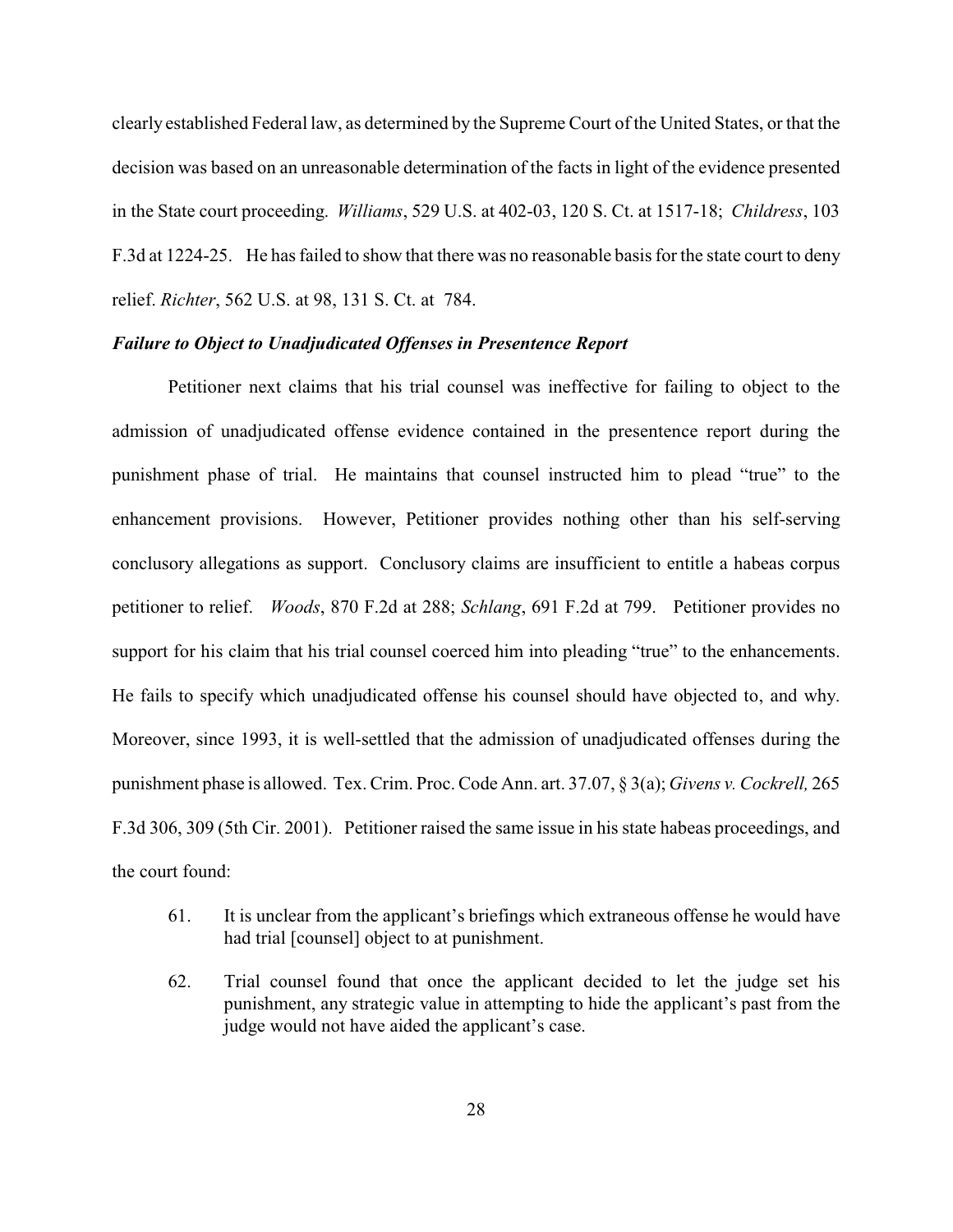*Ex parte Wells,* Application Nos. 76,135-01 at 76. Petitioner fails to show that there is a reasonable probability that, but for counsel's alleged unprofessional errors, the result of the proceeding would have been different. *Strickland*, 466 U.S. at 694, 104 S. Ct. at 2068. He fails to overcome the presumption that, under the circumstances, the challenged actions of his trial counsel might be considered sound trial strategy. *Id.*, 466 U.S. at 689, 104 S. Ct. at 2065. Petitioner is also not entitled to relief because he has not shown that the state court proceedings resulted in a decision that was contrary to, or involved an unreasonable application of, clearly established Federal law, as determined by the Supreme Court of the United States, or that the decision was based on an unreasonable determination of the facts in light of the evidence presented in the State court proceeding. *Williams*, 529 U.S. at 402-03, 120 S. Ct. at 1517-18; *Childress*, 103 F.3d at 1224-25. He has failed to show that there was no reasonable basis for the state court to deny relief. *Richter*, 562 U.S. at 98, 131 S. Ct. at 784.

#### *Failure to Obtain Copies of SANE report and Police Report*

Petitioner complains that his trial counsel should have obtained copies of Exhibits A, B, and C, the report and supplement report made by Detective Sikes, and the SANE nurse's report. However, trial counsel stated in his affidavit that he received all of the reports. *Ex parte Wells,* Application Nos. 76,135-01 at 62. The state habeas court considered this claim, and found that "Trial counsel received all of Detective Sikes' report and all of the SANE report by Carolyn Ridling." *Id.,* at 76-77. Petitioner fails to provide anything other than his conclusory allegation in support. Conclusory claims are insufficient to entitle a habeas corpus petitioner to relief. *Woods*, 870 F.2d at 288; *Schlang*, 691 F.2d at 799.

Additionally, Petitioner fails to show that there is a reasonable probability that, but for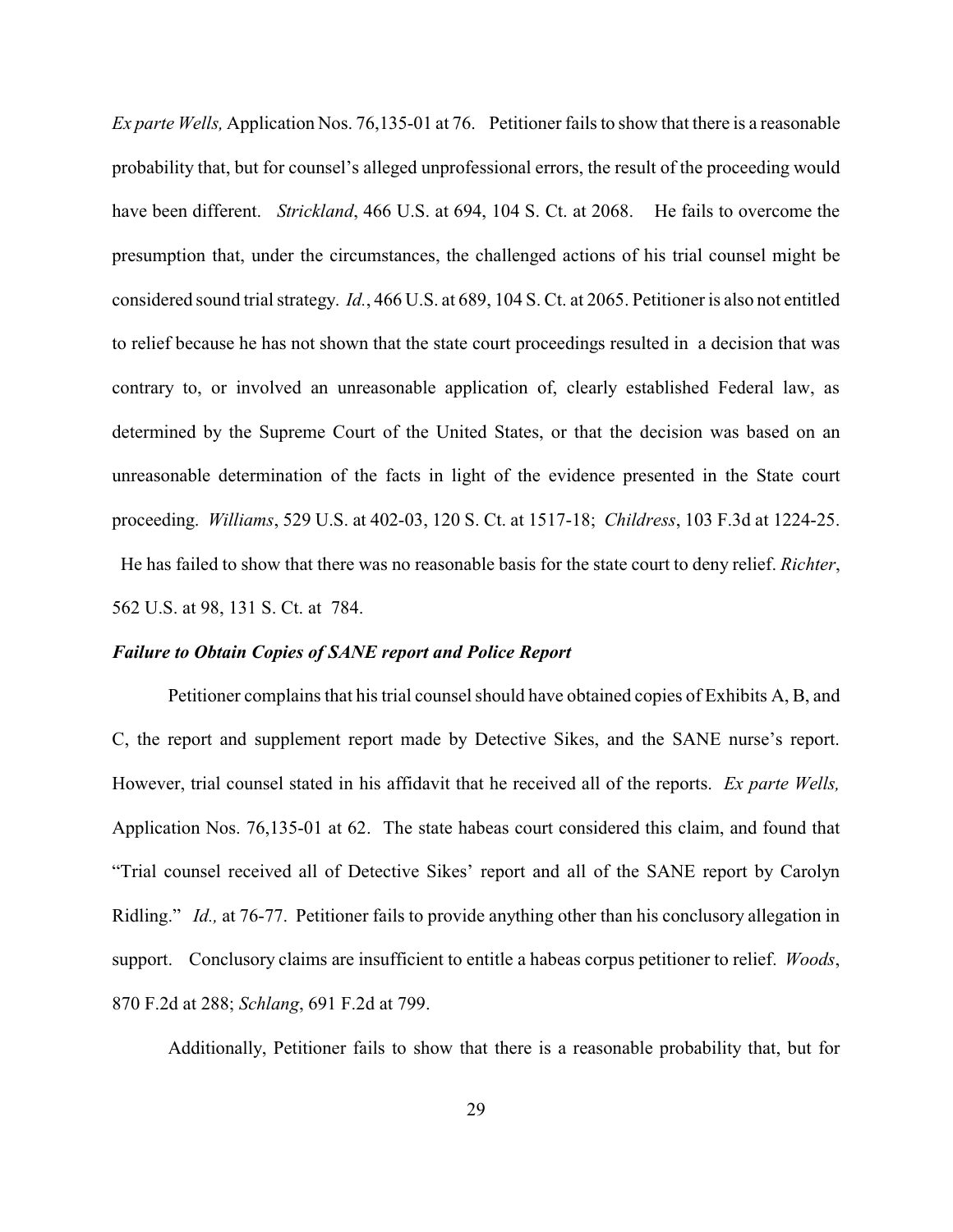counsel's alleged unprofessional errors, the result of the proceeding would have been different. *Strickland*, 466 U.S. at 694, 104 S. Ct. at 2068. He has failed to show that there was no reasonable basis for the state court to deny relief. *Richter*, 562 U.S. at 98, 131 S. Ct. at 784.

## **Failure to Call Uncalled Witnesses**

Petitioner asserts that his trial counsel was ineffective when he failed to call various witnesses to assist in Petitioner's defense

### **Legal Standard**

"[C]omplaints of uncalled witnesses are not favored, because the presentation of testimonial evidence is a matter of trial strategy and because allegations of what a witness would have testified are largely speculative." *Buckelew v. United States*, 575 F.2d 515, 521 (5th Cir.1978). Further, the presentation of witness testimony is essentially strategy and, thus, within the trial counsel's domain. *Alexander v. McCotter*, 775 F.2d 595, 602 (5th Cir.1985). A petitioner must overcome a strong presumption that his counsel's decision in not calling a particular witness was a strategic one. *Murray v. Maggio, Jr.*, 736 F.2d 279, 282 (5th Cir. 1984). Where "the only evidence of a missing witness's testimony is from the defendant," claims of ineffective assistance are viewed with great caution. *United States v. Cockrell*, 720 F.2d 1423, 1427 (5th Cir.1983), *cert. denied*, 467 U.S. 1251, 104 S. Ct. 3534, 82 L. Ed.2d 839 (1984).

Moreover, to succeed on the claim, Petitioner must show that, had counsel investigated, he would have found witnesses to support the defense, that such witnesses were available, and had counsel located and called these witnesses, their testimony would have been favorable, and they would have been willing to testify on Petitioner's behalf. *Alexander*, 775 F.2d at 602; *Gomez v. McKaskle*, 734 F.2d 1107, 1109-10 (5th Cir. 1984), *cert. den.*, 469 U.S. 1041, 105 S. Ct. 524, 83 L.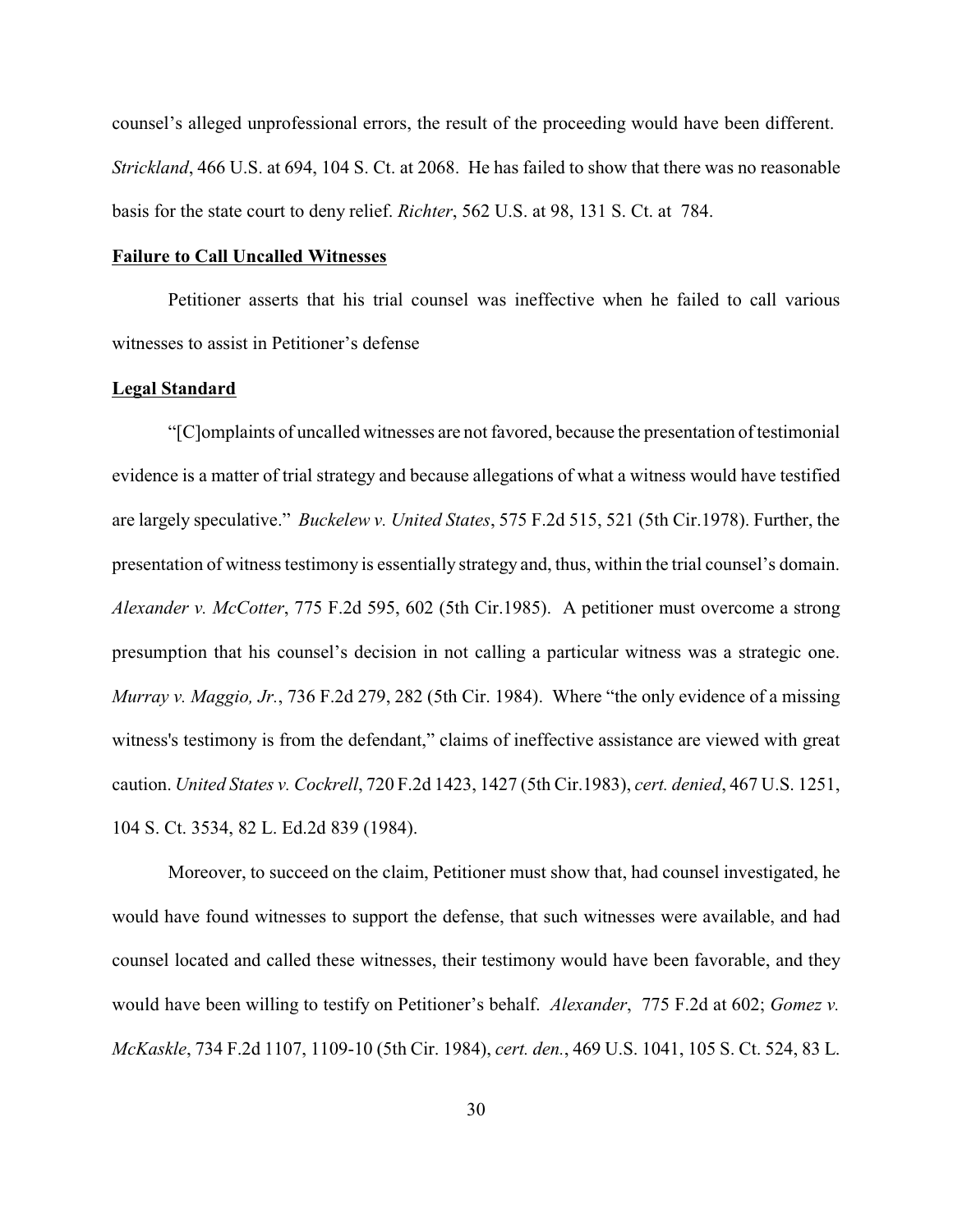Ed.2d 412 (1984). Conclusory claims are insufficient to entitle a habeas corpus petitioner to relief. *Woods*, 870 F.2d at 288; *Schlang*, 691 F.2d at 799.

#### *Failure to Call Laverne Archey, Expert Witness, Detective Sikes, CW's Brothers*

Petitioner asserts that his trial counsel should have called Laverne Archey to testify so that he could demonstrate her personal animosity against him. He faults counsel for not calling an expert witness to testify on the issues of childhood memory and the danger of fabrication of sexual abuse charges. He claims counsel was ineffective for failing to call Detective Sikes as a witness. Petitioner also asserts that counsel should have called CW's brothers to testify since "they would have been aware of something out of the ordinary occurring between the petitioner and CW had it occurred."

In the instant case, Petitioner has failed to show that any of his prospective witnesses were available and willing to testify, or that their testimony would have been in his favor. *Alexander*, 775 F.2d at 602. He has failed to name any expert witness that has stated that he/she was willing, able, and available to testify. *Id*. Further, Petitioner has failed to provide the substance of any such testimony. *Id*. Additionally, trial counsel gave strategic reasons for his decision not to call the witnesses and the state habeas court agreed with his reasoning, entering findings of fact supported by the record:

- 53. Trial counsel, based on his investigation into the case, did not believe that either Detective David Sikes or any siblings of CW and/or RC had any relevant, admissible evidence to add to the defense in these three cases.
- 54. Detective Sikes' testimony regarding the findings of a SANE nurse would have been inadmissible hearsay.
- 55. The SANE nurse testified ,and the evidence of her findings, or lack thereof, were presented to the jury.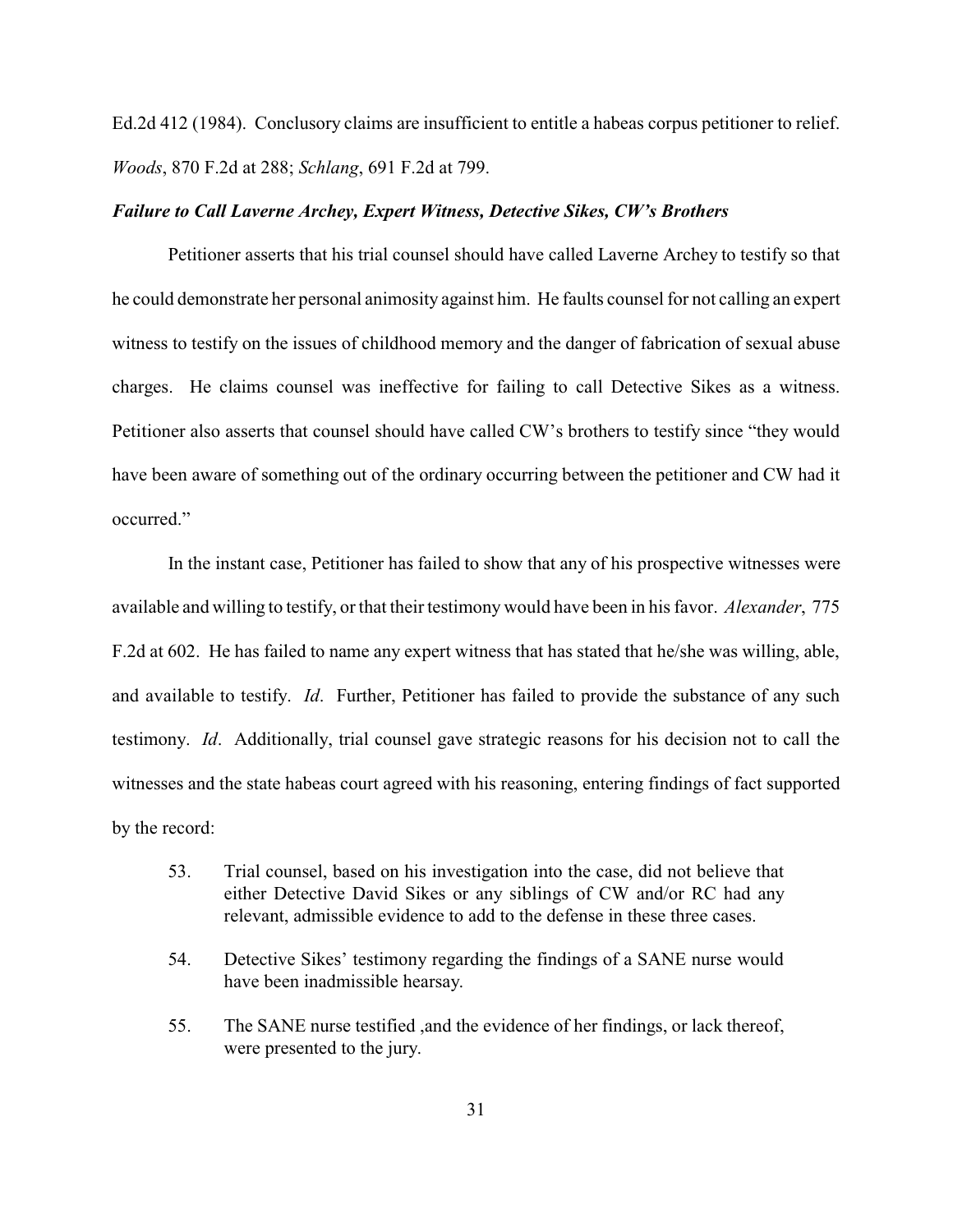- 56. Trial counsel had no strategic reason to call Sikes as a witness regarding the SANE exam results.
- 57. Based on his investigation, trial counsel did not believe that the brothers of the victims had any probative evidence, for or against the applicant. Trial counsel found no strategic reason to call either of them.

*Ex parte Wells,* Application Nos. 76,135-01 at 76. Petitioner has failed to rebut the presumption of correctness owed to the trial court's factual findings with clear and convincing evidence to the contrary. *Valdez*, 274 F.3d at 947. State court findings supported by the record are owed deference by a federal district court. *Pondexter*, 346 F.3d at 149-152. Petitioner fails to show that there is a reasonable probability that, but for counsel's alleged unprofessional errors, the result of the proceeding would have been different. *Strickland*, 466 U.S. at 694, 104 S. Ct. at 2068. He fails to overcome the presumption that, under the circumstances, the challenged actions of his trial counsel might be considered sound trial strategy. *Id.*, 466 U.S. at 689, 104 S. Ct. at 2065.

Petitioner is also not entitled to relief because he has not shown that the state court proceedings resulted in a decision that was contrary to, or involved an unreasonable application of, clearly established Federal law, as determined by the Supreme Court of the United States, or that the decision was based on an unreasonable determination of the facts in light of the evidence presented in the State court proceeding. *Williams*, 529 U.S. at 402-03, 120 S. Ct. at 1517-18; *Childress*, 103 F.3d at 1224-25. He has failed to show that there was no reasonable basis for the state court to deny relief. *Richter*, 562 U.S. at 98, 131 S. Ct. at 784.

### *Failure to Call Petitioner to Testify*

Petitioner also asserts that trial counsel should have called him to testify on his own behalf. A criminal defendant has a constitutional right to testify on his own behalf. *Rock v. Arkansas*, 483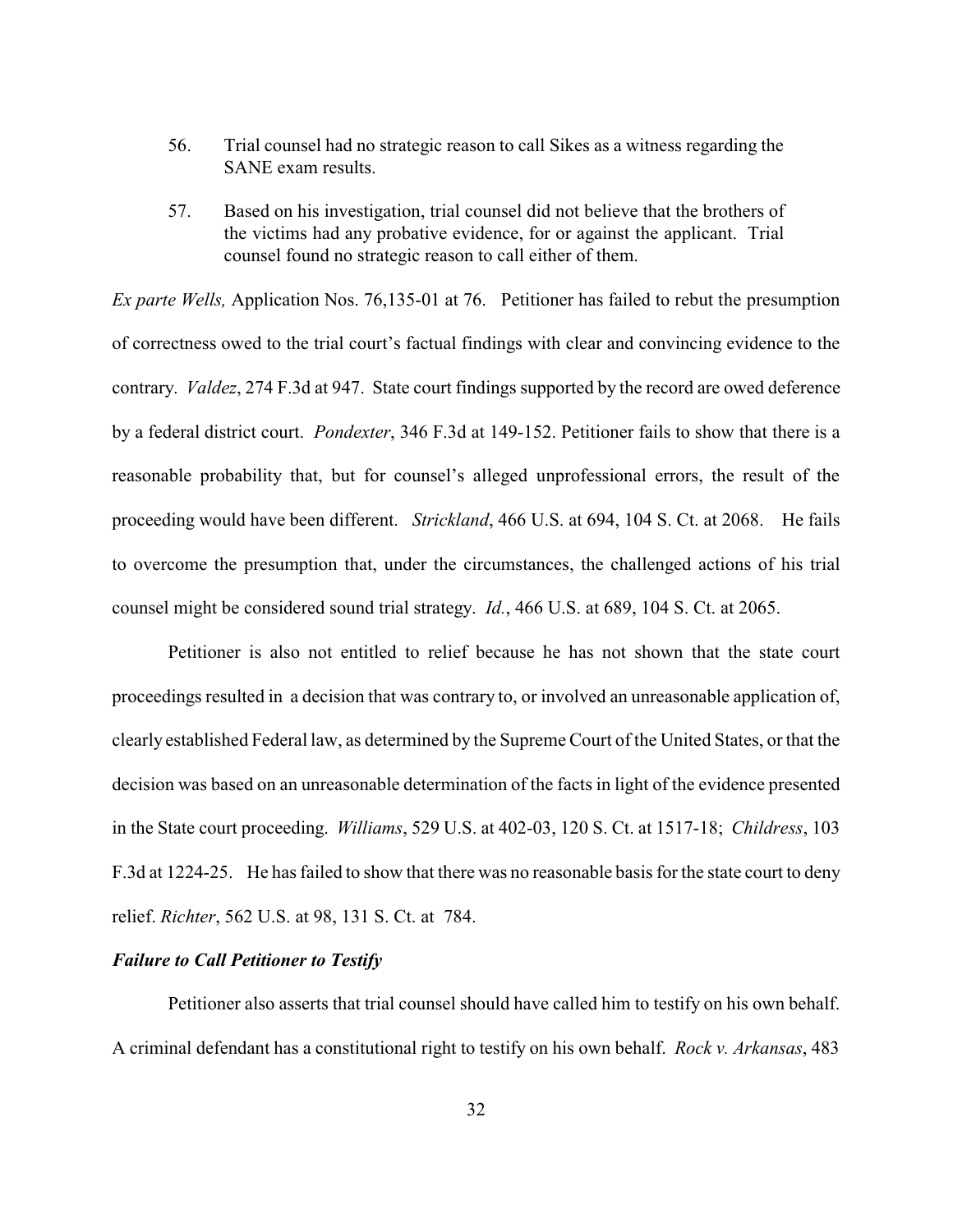U.S. 44, 49-53, 107 S. Ct. 2704, 2708 -10, 97 L. Ed.2d 37 (1987). However, Petitioner has not shown that he wished to testify and that counsel refused his request. He also has not shown that the decision not to call Petitioner to testify was not trial strategy. Conclusory claims are insufficient to entitle a habeas corpus petitioner to relief. *Woods*, 870 F.2d at 288; *Schlang*, 691 F.2d at 799. A review of the record shows that the court gave admonishments concerning Petitioner testifying on his own behalf. It also shows that, on the record, Petitioner freely and voluntarily chose not to testify:

Trial counsel: And you have freely and voluntarily chose not to testify; is that correct?

Petitioner: Yes.

Trial counsel: Not anything I forced you to do or coerced you to do or went against your will; is that correct?

Petitioner: Yes, that's correct.

Transcript of Trial vol. 3 at 88-89, *Wells*. Formal declarations in open court carrywith them a strong presumption of truth. *Allison*, 431 U.S. at 74, 97 S. Ct. at 1629. The state habeas court found that trial counsel advised Petitioner that, based on his criminal history, he should not testify and open himself up to cross-examination, but that the ultimate decision whether to testify belonged to Petitioner. *Ex parte Wells,* Application Nos. 76,135-01 at 75. The state habeas court then found, "The applicant knowingly and intelligently waived his right to testify on his own behalf, as is reflected in the Reporter's Record in Volume 3, pages 88 through 89." *Id*.

Moreover, Petitioner has not shown what his testimony would have been had he testified. Unsupported assertions are not sufficient to overcome the strong presumption that the decision to not call the witnesses was not a trial strategy. *Alexander*, 775 F.2d at 602; *Murray*, 736 F.2d at 282.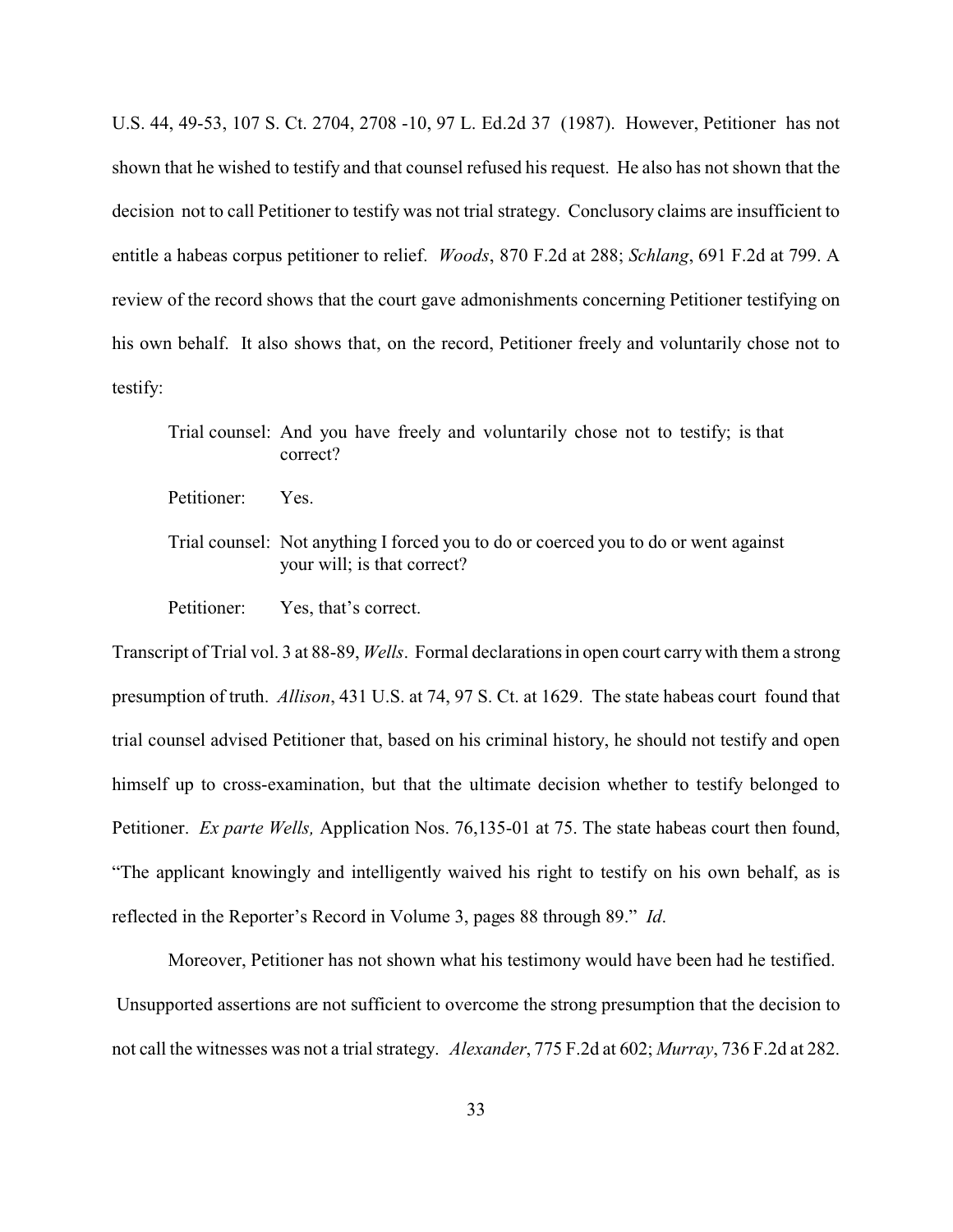Petitioner also failed to prove that there is a reasonable probability that, but for counsel's alleged unprofessional errors, the result of the proceeding would have been different. *Strickland*, 466 U.S. at 694, 104 S. Ct. at 2068. He has failed to show prejudice.

In sum, Petitioner has not supplied the identity of any expert witnesses who would have testified. He has not provided affidavits of the uncalled witnesses. He has not shown that the uncalled witnesses would have appeared and testified favorably at trial. He has failed to overcome the presumption that trial counsel was not acting on a trial strategy. He has not shown that he did not voluntarily choose not to testify on his own behalf. Unsupported assertions are not sufficient to overcome the strong presumption that the decisions regarding witnesses and evidence were not part of counsel's trial strategy. *Alexander*, 775 F.2d at 602; *Murray*, 736 F.2d at 282.

Furthermore, Petitioner has failed to rebut the presumption of correctness owed to the trial court's factual findings with clear and convincing evidence to the contrary. *Valdez*, 274 F.3d at 947. State court findings supported by the record are owed deference by a federal district court. *Pondexter*, 346 F.3d at 149-152. Petitioner has failed to overcome the strong presumption that his counsel's decision in not calling a particular witness was a strategic one. *Murray*, 736 F.2d at 282. Petitioner is also not entitled to relief because he has failed to show that there was no reasonable basis for the state court to deny relief. *Richter*, 562 U.S. at 98, 131 S. Ct. at 784.

#### **V. ACTUAL INNOCENCE**

Petitioner lastly claims that his due process rights were violated because he has provided newly discovered evidence that shows he is actually innocent of the offenses for which he was convicted. The Due Process Clause provides the guarantee of fair procedure related to a constitutionally protected interest. *Zinermon v. Burch*, 494 U.S. 113, 125, 110 S. Ct. 975, 983, 108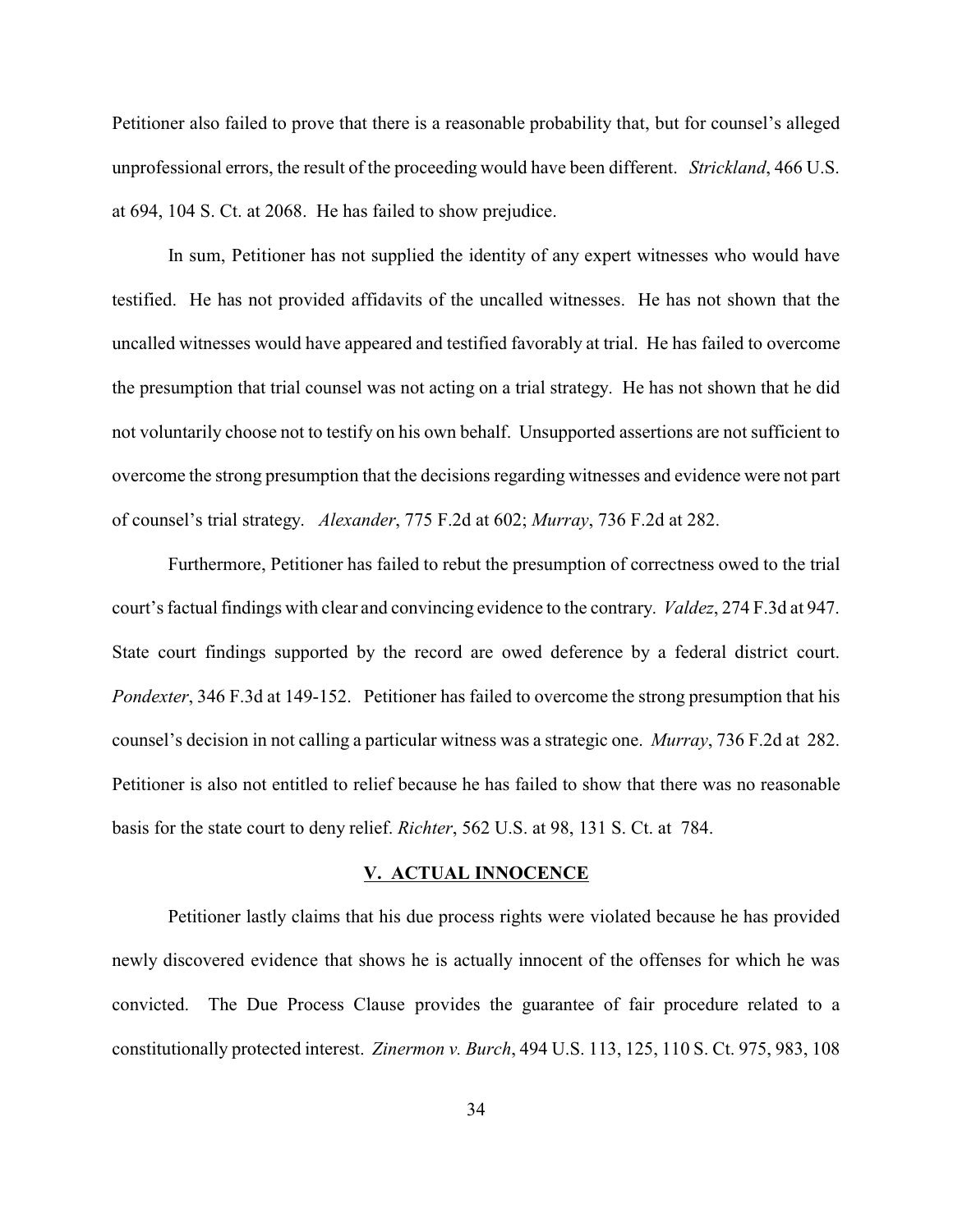L. Ed.2d 100 (1990). Due process guarantees that a government actor cannot deprive a person of a constitutionally protected interest in life, liberty, or property without adequate procedural protections. *Cleveland Bd. Of Educ. v. Loudermill*, 470 U.S.532, 533, 105 S. Ct. 1487, 1489, 84 L. Ed.2d 494 (1985). The key to a procedural due process claim is whether the petitioner was afforded the quantity of process to which he was constitutionally entitled prior to the deprivation of a protected interest. *Id*.

## **Legal Standard**

The court first notes that a claim of actual innocence is "'not itself a constitutional claim, but instead a gateway through which a habeas petitioner must pass to have his otherwise barred constitutional claim considered on the merits.'" *Schlup v. Delo*, 513 U.S. 298, 315, 115 S. Ct. 851, 861, 130 L. Ed.2d 808 (1995) (quoting *Herrera v. Collins*, 506 U.S. 390, 404, 113 S. Ct. 853, 862- 63, 122 L. Ed.2d 203 (1993)). *See also Rocha v. Thaler*, 626 F.3d 815, 824 (5th Cir. 2010). This basic principle was recently reaffirmed by the Supreme Court in *McQuiggin v. Perkins*, — U.S. —, 133 S. Ct. 1924, 1931, 185 L. Ed.2d 1019 (2013), and by the Fifth Circuit in *Burton v. Stephens*, 543 F. App'x 451 (5th Cir. 2013).

To the extent that Petitioner is trying to raise a stand alone claim of actual innocence, he has no basis in law to support the argument. In both *McQuiggin* and *Rocha*, the petitioners were trying to overcome procedural problems by arguing actual innocence in order to have their ineffective assistance of counsel claims considered on the merits. In *Rocha*, the Fifth Circuit stressed that a petitioner must make a "sufficient gateway showing of actual innocence to justify having his federal habeas claim considered on the merits." 626 F.3d at 825 (citing *House v. Bell*, 547 U.S. 518, 522, 553-54, 126 S. Ct. 2064, 2068, 2086, 165 L. Ed.2d 1 (2006)).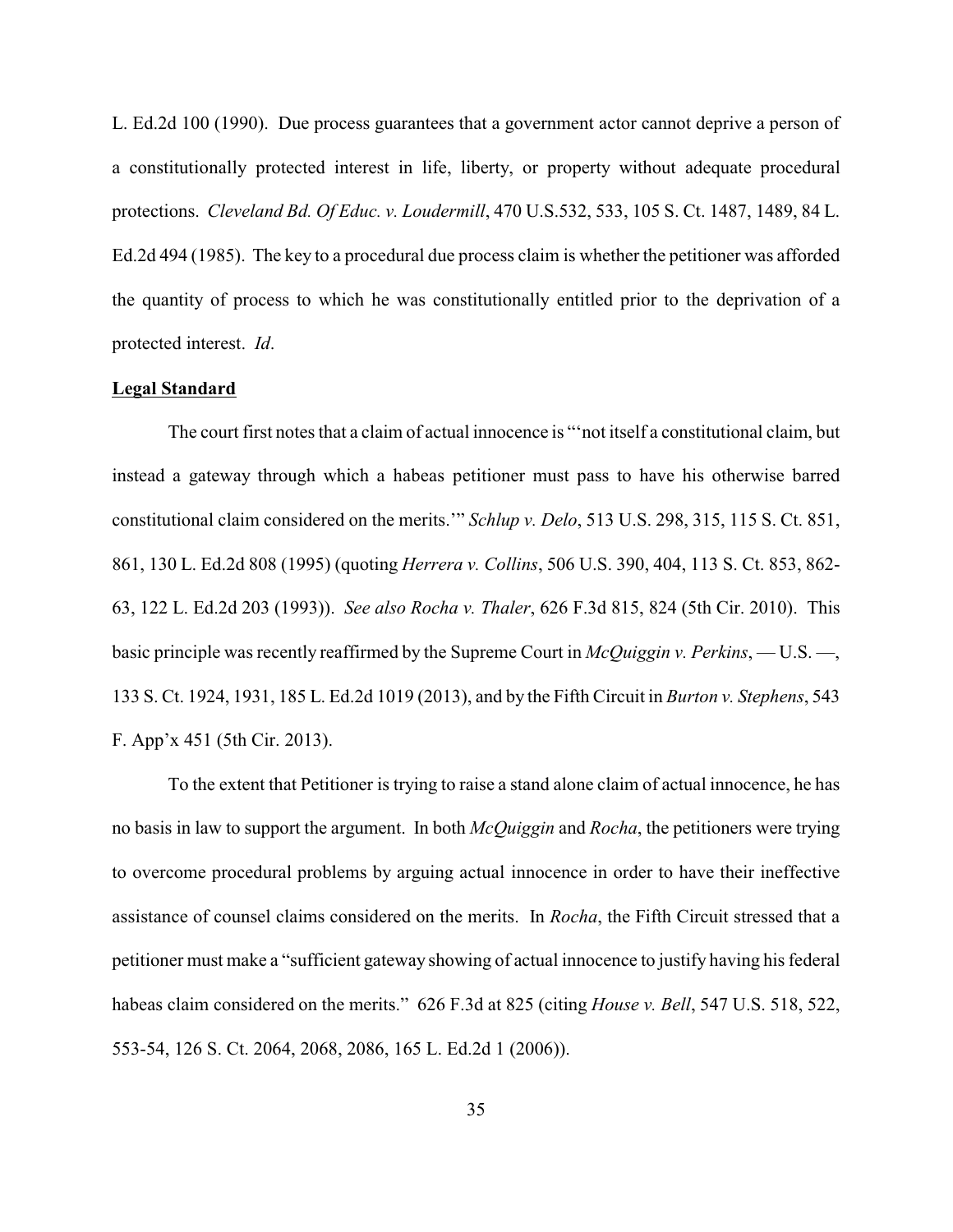The Supreme Court has stressed that the burden of showing actual innocence is extraordinary:

To establish the requisite probability, the petitioner must show that it is more likely than not that no reasonable jury would have convicted him in light of the new evidence. The petitioner thus is required to make a stronger showing than that needed to establish prejudice. At the same time, the showing of "more likely than not" imposes a lower burden of proof than the "clear and convincing" standard required under *Sawyer.* The *Carrier* standard thus ensures that petitioner's case is truly "extraordinary."

### *Schlup*, 513 U.S. at 327, 115 S. Ct. at 867.

The Supreme Court has further illuminated the standard enunciated in *Schlup*. "First, although '[t]o be credible' a gateway claim requires 'new reliable evidence - whether it be exculpatory scientific evidence, trustworthy eyewitness accounts, or critical physical evidence - that was not presented at trial,' [*Schlup*, 513 U.S.] at 324, 115 S. Ct. at 851, the habeas court's analysis is not limited to such evidence," *House*, 547 U.S. at 537, 126 S. Ct. at 2077. The "habeas court must consider 'all the evidence,' old and new, incriminating and exculpatory, without regard to whether it would necessarily be admitted under 'rules of admissibility that would govern at trial.'" *Id.*, 547 U.S. at 538, 126 S. Ct. at 2077 (quoting *Schlup*, 513 U.S. at 327-28, 115 S. Ct. at 851). Then, "[b]ased on this total record, the court must make 'a probabilistic determination about what reasonable, properly instructed jurors would do.'" *Id.* (quoting *Schlup*, 513 U.S. at 329, 115 S. Ct. at 851).

Second, "the *Schlup* standard is demanding and permits review only in the 'extraordinary' case." *House*, 547 U.S. at 538, 126 S. Ct. at 2077 (quoting *Schlup*, 513 U.S. at 327, 115 S. Ct. at 851). Although "in the vast majority of cases, claims of actual innocence are rarely successful," (quoting 513 U.S. at 324, 115 S. Ct. at 851), the *Schlup* standard does not require absolute certainty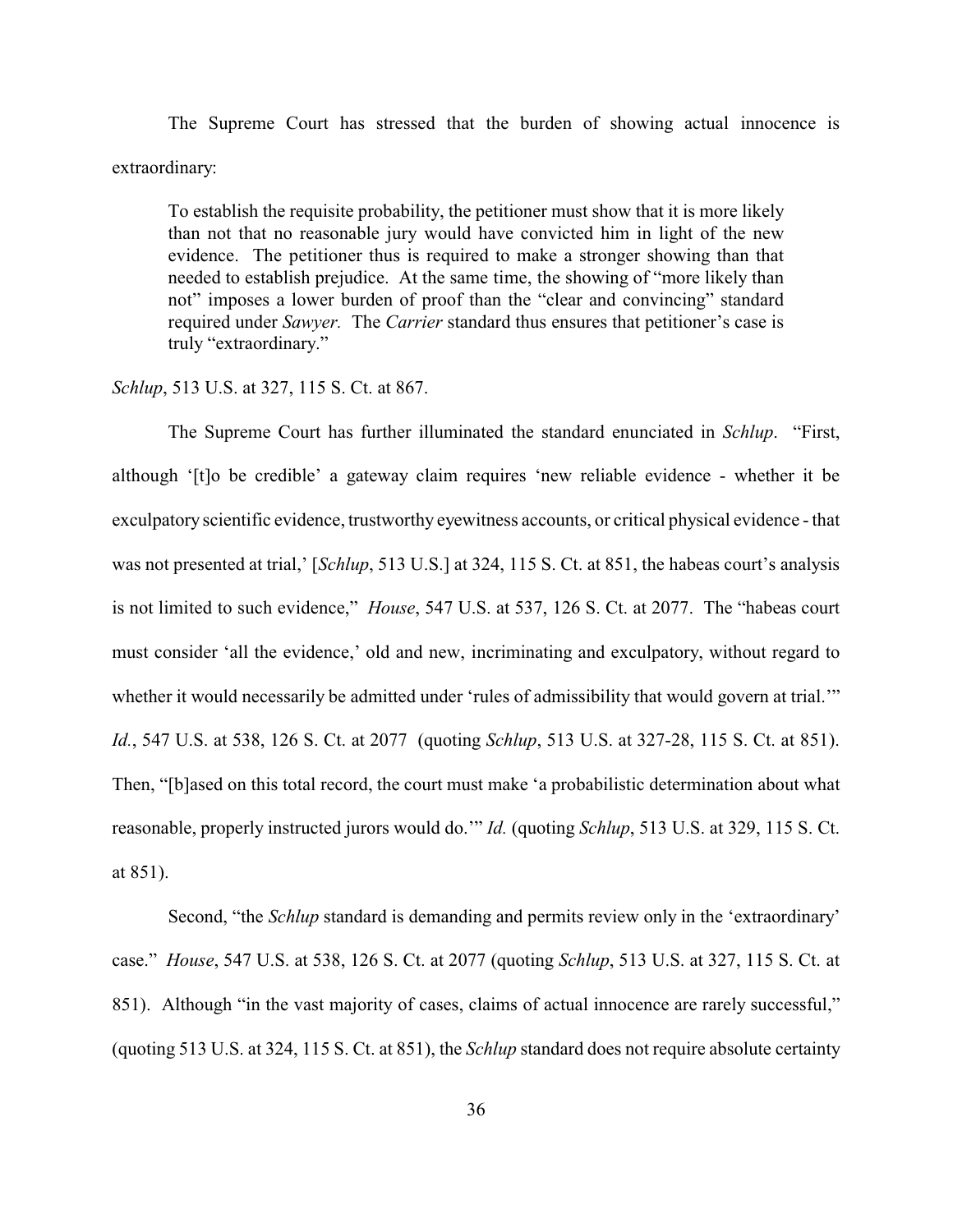about the petitioner's guilt or innocence. *Id.* Instead,

A petitioner's burden at the gatewaystage is to demonstrate that more likely than not, in light of the new evidence, no reasonable juror would find him guilty beyond a reasonable doubt - or, to remove the double negative, that more likely than not any reasonable juror would have a reasonable doubt.

*Id.* Finally, the Supreme Court explained that "the gateway actual-innocence standard is 'by no means equivalent to the standard of *Jackson v. Virginia*, 442 U.S. 307, 99 S. Ct. 2781, 61 L. Ed. 2d 560 (1970),' which governs claims of insufficient evidence." *Id.* (quoting *Jackson*, 442 U.S. at 330, 99 S. Ct. at 2781). Instead, '[b]ecause a *Schlup* claim involves evidence the jury did not have before it, the inquiry requires the federal court to assess how reasonable jurors would react to the overall, newly supplemented record." *House*, 547 U.S. at 538, 126 S. Ct. at 2078. This may include consideration of "the credibility of the witnesses presented at trial." *Id.* at 537-38, 126 S. Ct. at 2078 (quoting *Jackson*, 442 U.S. at 330, 99 S. Ct. at 2781).

More recently, the Fifth Circuit discussed the type of evidence that must be presented in order

to satisfy the actual innocence standard:

Proving such a claim is daunting indeed, requiring the petitioner to show, as a factual matter, that he did not commit the crime of conviction. The petitioner must support his allegations with new, reliable evidence that was not presented at trial and must show that it was more likely than not that no reasonable juror would have convicted him in the light of the new evidence. Such new, reliable evidence may include, by way of example, exculpatory scientific evidence, credible declarations of guilt by another, trustworthy eyewitness accounts, and certain physical evidence.

*McGowen v. Thaler*, 675 F.3d 482, 499-500 (5th Cir. 2012), *cert. denied*, 133 S. Ct. 647, 184 L.

Ed.2d 482 (2012) (internal quotation marks and citations omitted).

#### *Affidavits from Seacrest and Wells*

In the instant case, Petitioner presents two affidavits – one from his brother-in-law, Bobby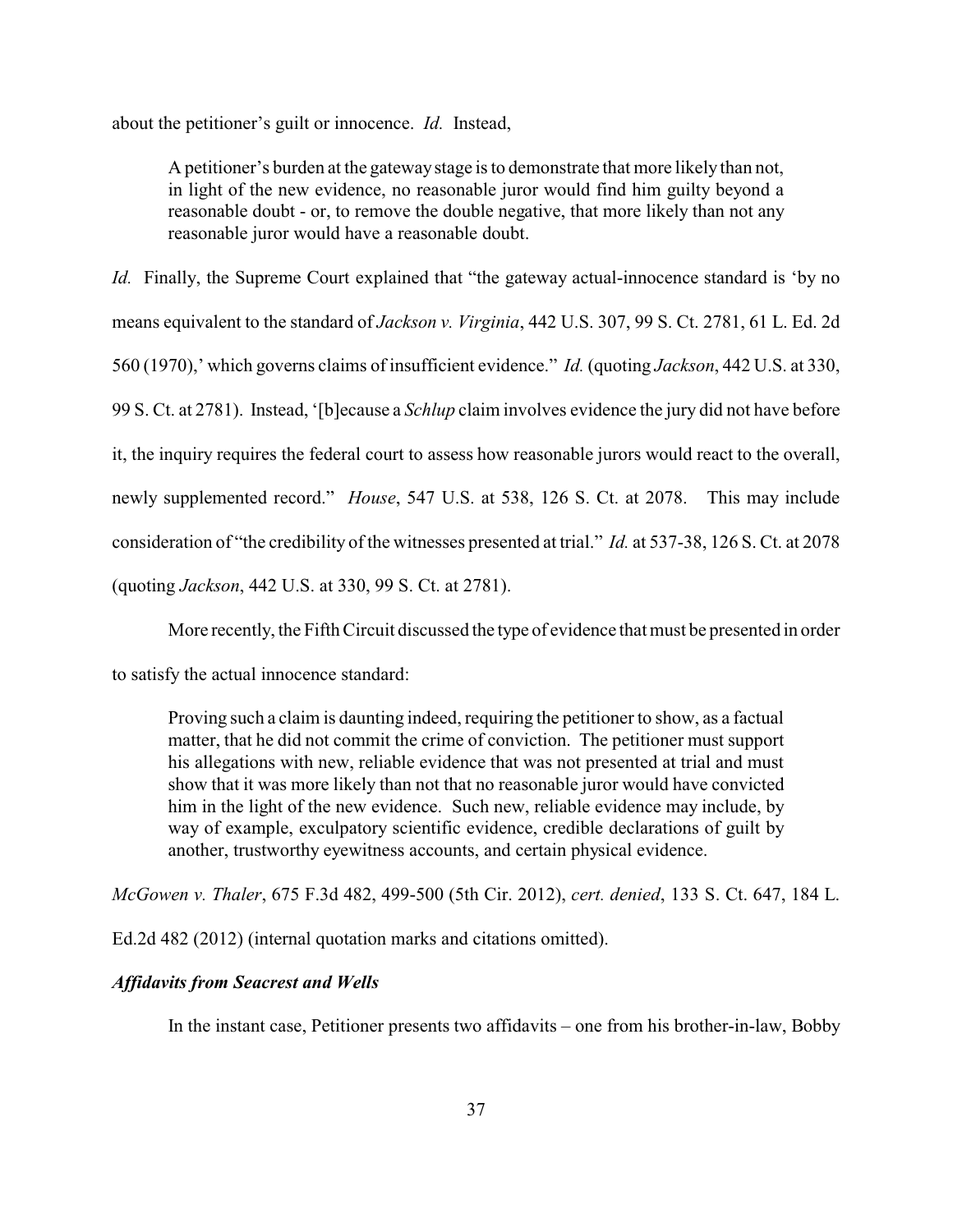Mack Seacrest, and one from JoAnn Wells. The state habeas court considered this issue, and found:

- Finding 70. The affidavit from the applicant's brother-in-law, Bobby Mack Seacrest, consists of Mr. Seacrest's opinion that his mother, Laverne Archey, coerced the two victims in these three cases into fabricating the charges.
- Finding 71. The affidavit of JoAnn Wells alleges that one of the victims, RC, admitted to Ms. Wells in 2003 that she was lying about the applicant's abuse against RC.
- Finding 72. The allegations in Ms. Wells' affidavit were known prior to the applicant's trial and were actually testified to by Ms. Wells at the trial.

\* \* \*

- Concl. 8. The applicant fails to present any new evidence.
- Concl. 9. Mr. Seacrest's opinions regarding the veracity of the witnesses in this case are opinion, not evidence.
- Concl. 10. The allegations in Ms. Wells' affidavit are not dispositive of applicant's claim of innocence (citations omitted).
- Concl. 11. The applicant has failed to produce newly discovered evidence [that] would prove that he was actually innocent in any of the three cases.
- Concl. 12. The applicant has failed to prove by a preponderance of the evidence that he is actually innocent of the allegations in each case.

*Ex parte Wells,* Application Nos. 76,135-01 at 77. The affidavit of Wells was not new evidence,

and the affidavit of Secrest is simply his opinion – not evidence.

Petitioner fails to show that he provided new evidence in support of his actual innocence claim. *House*, 547 U.S. at 537, 126 S. Ct. at 2077. The state habeas court considered this issue, and found that Petitioner failed to produce newly discovered evidence that would prove that he was actually innocent in any of the three cases. *Ex parte Wells,* Application Nos. 76,135-01 at 80. It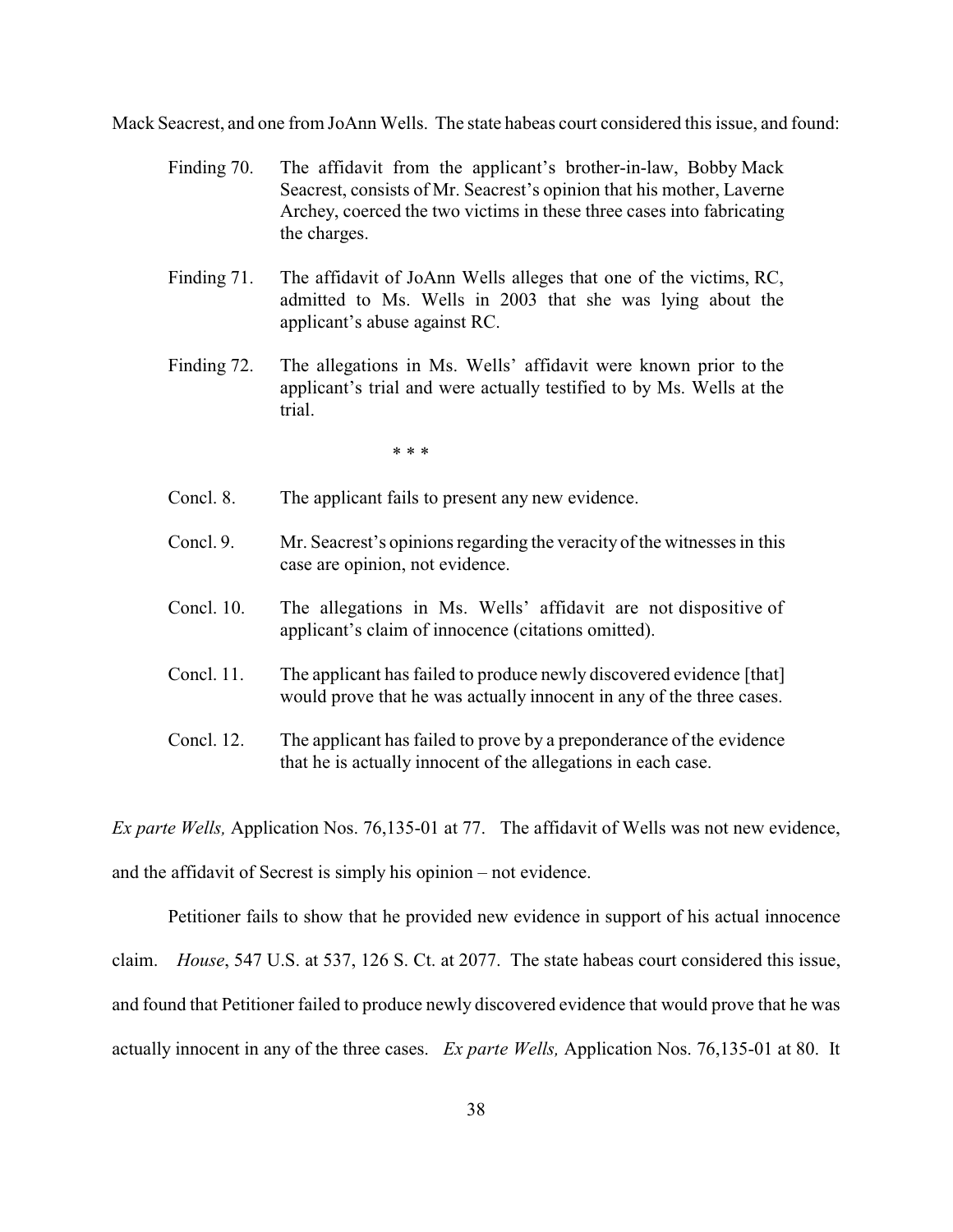also found that Petitioner failed to prove by a preponderance of the evidence that he is actually innocent of the allegations in each case. *Id*. State court findings supported by the record are owed deference by a federal district court. *Pondexter*, 346 F.3d at 149-152. Petitioner has failed to rebut the presumption of correctness owed to the trial court's factual findings with clear and convincing evidence to the contrary. *Valdez*, 274 F.3d at 947. He has also failed to show that he was not afforded the quantity of process to which he was constitutionally entitled prior to the deprivation of a protected interest. *Loudermill*, 470 U.S. at 533, 105 S. Ct. at 1489.

Petitioner has also failed to show that the state court proceedings resulted in a decision that was contrary to, or involved an unreasonable application of, clearly established Federal law, as determined by the Supreme Court of the United States, or that the decision was based on an unreasonable determination of the facts in light of the evidence presented in the State court proceeding. *Williams*, 529 U.S. at 402-03, 120 S. Ct. at 1517-18; *Childress*, 103 F.3d at 1224-25. He has failed to show that there was no reasonable basis for the state court to deny relief. *Richter*, 562 U.S. at 98, 131 S. Ct. at 784.

#### **VI. CONCLUSION**

Petitioner has failed to show that any of his issues have merit. He has failed to prove that there is a reasonable probability that, but for counsel's alleged unprofessional errors, the result of the proceeding would have been different. *Strickland*, 466 U.S. at 694, 104 S. Ct. at 2068. He has also failed to overcome the presumption that, under the circumstances, the challenged actions of his trial counsel might be considered sound trial strategy. *Id.*, 466 U.S. at 689, 104 S. Ct. at 2065. Additionally, Petitioner fails to show that he provided new evidence in support of his actual innocence claim and that, by a preponderance of the evidence, he is actually innocent of the